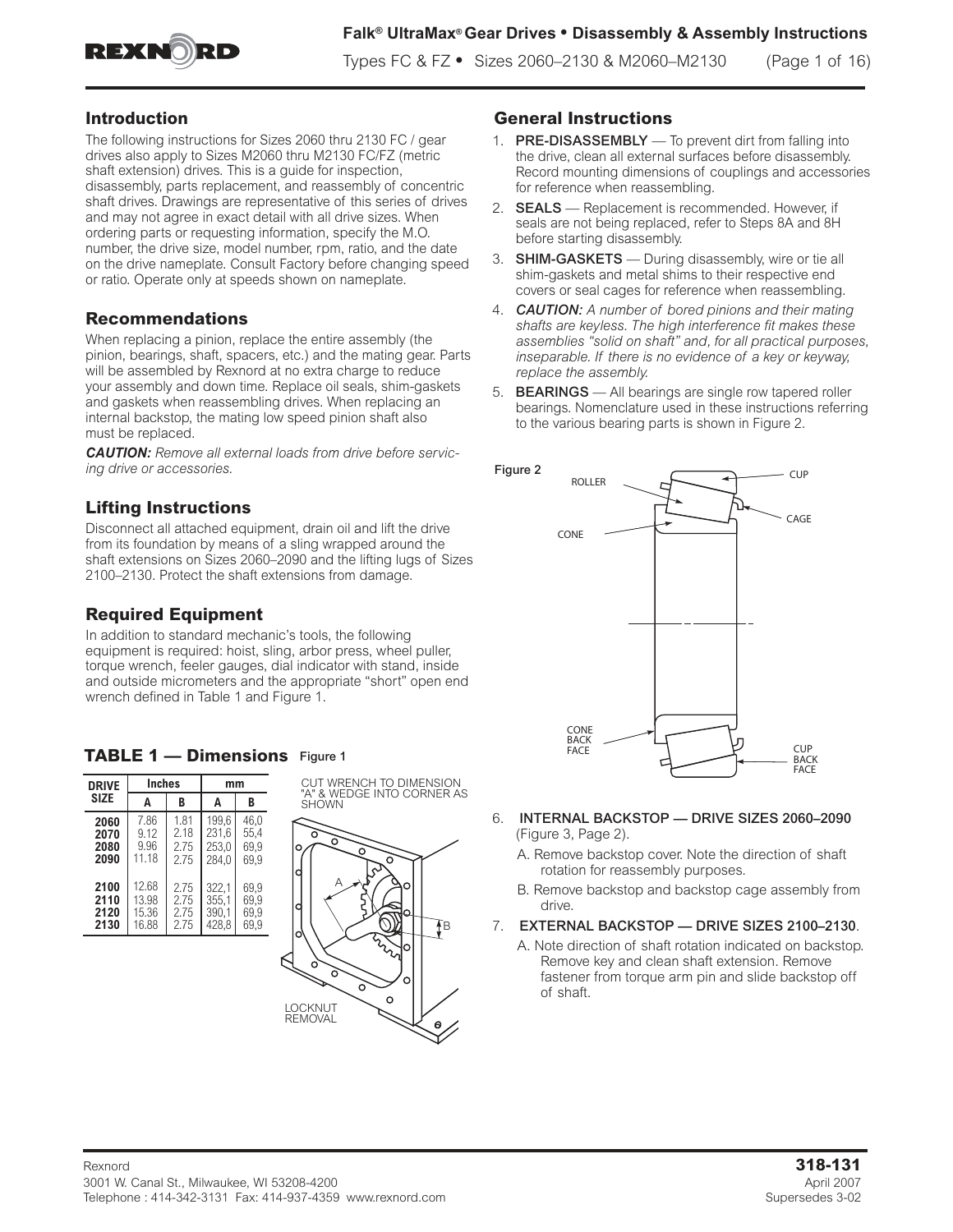## **Disassembly & Assembly Instructions • Falk UltraMax Gear Drives**



(Page 2 of 16) Sizes 2060–2130 & M2060–M2130 **•** Types FC & FZ

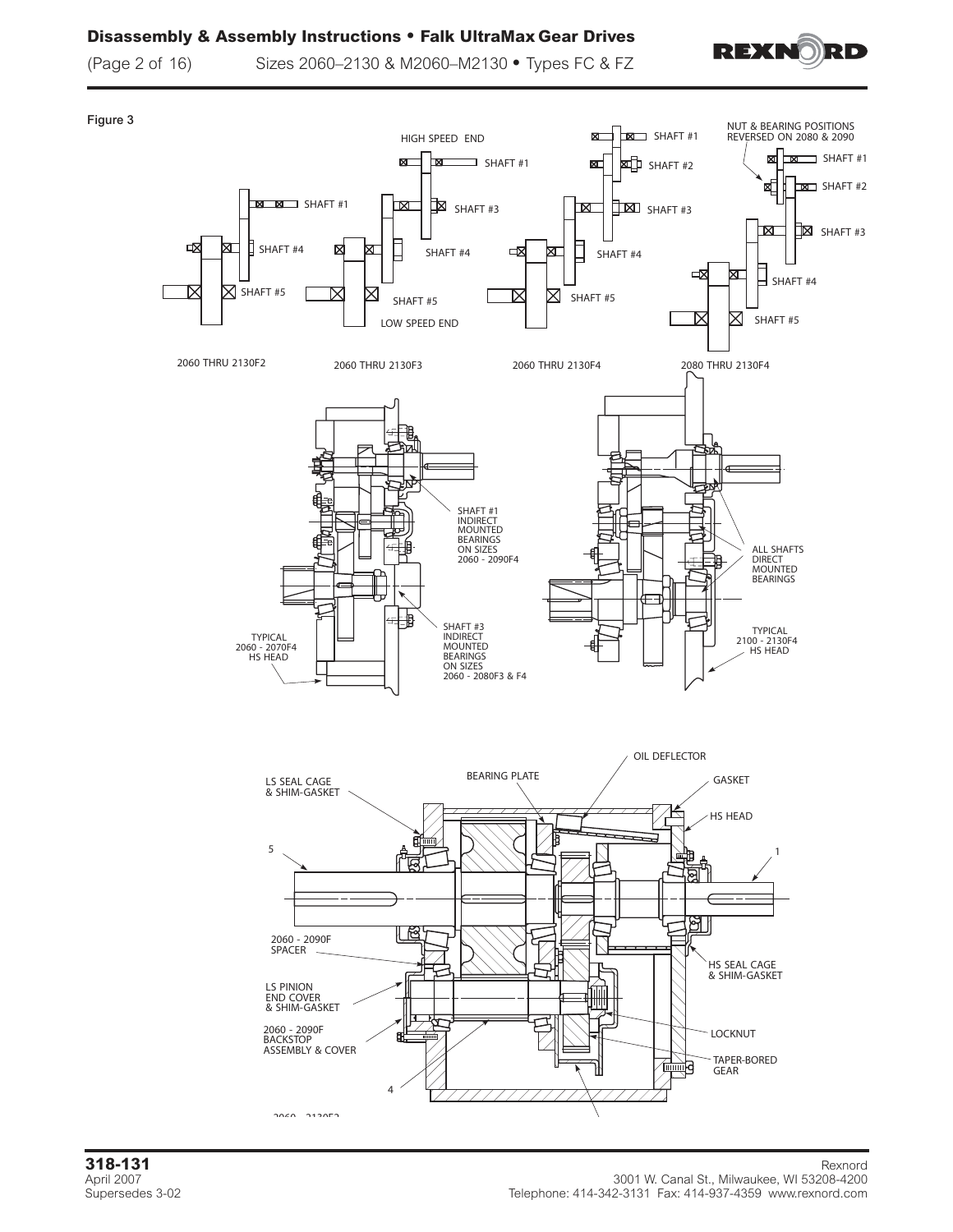

Figure 4

## **Falk UltraMax Gear Drives • Disassembly & Assembly Instructions**

Types FC & FZ **•** Sizes 2060–2130 & M2060–M2130 (Page 3 of 16)



### 8. **SEAL REPLACEMENT ONLY** — Figure 4.

All shafts have single row tapered roller bearings which require specific shaft axial float or preload settings. Bearing adjustment on the shafts affected by seal replacement is as follows:

LOW SPEED SHAFTS - All low speed shaft bearings are adjusted via fiber shim-gaskets under the low speed shaft seal cage. On Sizes 2060–2080 the low speed pinion cover or backstop assembly is removed with the low speed seal cage requiring resetting the low speed pinion bearings after the low speed shaft bearings are set per Step 8M. Metal shims are used for low speed pinion bearing adjustment on Sizes 2060 and 2070 and fiber shim-gaskets are used on the Size 2080.

HIGH SPEED SHAFTS — On all double reduction, all triple reduction and Sizes 2100–2130 quadruple reduction drives high speed shaft bearings are adjusted via shim packs at the high speed seal cage. Metal shims are used on Sizes 2060 and 2070 triple reduction drives. Bearing adjustment on the high speed shafts of Sizes 2060 and 2070 triple reduction drives should not be required if the original metal shim pack is reused. Sizes 2060–2090 quadruple reduction drive high speed shafts use indirect mounted bearings (Figure 3, Page 2) where bearing settings are not affected by removal and reinstallation of the high speed seal cage.

If the drive is to be totally disassembled, start with Step 9. If only the seals are to be replaced, proceed as follows:

- A. Clean the shaft extensions, but DO NOT ALLOW abrasive material to mar the shaft surface polished by the seal.
- B. To replace the low speed shaft seal on Size 2060–2080 drives equipped with internal backstops, the backstop assembly must be removed before the low speed seal cage can be removed, refer to Step 6.
- C. Remove the seal cage assemblies, save the shim-gaskets and metal shims for reference when reassembling. The metal shims used for bearing adjustment on Sizes 2060 and 2070 triple reduction drive high speed shafts will be reused at reassembly.
- D. Drive out the seal and remove the old sealing compound and gasket material from the seal cages. Replace seal cages that are damaged or bent.
- E. Coat seal OD with Permatex® #3 or equivalent sealant.
- F. Figure 4: Position seal squarely in seal cage with garter spring toward bearing. Place a square ended cylindrical tool against the seal and press or lightly tap the tool (not the seal) until the seal is seated in the seal cage.
- G. Clean face of drive. Remove old gasket material. For high speed shafts, replace the old gasket with a new one of the same compressed thickness (bearings should not require adjustment with reuse of the metal shims). Low speed shaft bearings (and low speed pinion shaft bearings on Sizes 2060–2080) require adjustment for preload or float with low speed shaft seal replacement. Replace old low speed shaft shim-gaskets with new ones of the same total thickness and add additional .007" (0,18 mm) and .009" (0,23 mm) shim-gaskets to assure low speed shaft axial float on initial check. See Table 2 for shim-gaskets available from the factory. When only one .015" (0,38 mm) or .031" (0,79 mm) shim-gasket is provided in the new shim pack, place that shim-gasket against the seal cage when it is a stamping or against the housing when it is a casting.

## **TABLE 2 — Shim-Gasket Compressibility**

| Falk<br>Shim-Gaskets                                         |                                      | <b>Thickness - Inches</b>            | Thickness - mm                       |                              |  |  |  |
|--------------------------------------------------------------|--------------------------------------|--------------------------------------|--------------------------------------|------------------------------|--|--|--|
|                                                              | <b>New</b>                           | <b>Compressed</b>                    | <b>New</b>                           | <b>Compressed</b>            |  |  |  |
| <b>Black</b><br><b>Black</b><br>Gray<br>Gray<br><b>Black</b> | .007<br>.009<br>.015<br>.031<br>.031 | .006<br>.008<br>.013<br>.026<br>.028 | 0,18<br>0,23<br>0,38<br>0,79<br>0.79 | 0,15<br>0,20<br>0,33<br>0,66 |  |  |  |

- H. *CAUTION: Protect seal lips from the sharp edges of the keyway by wrapping thin strong paper around the shaft and coating the paper and seal lips with bearing grease before sliding the seal on or off the shaft. Do not expand the seal lips more than .03" (0,8 mm) larger than shaft diameter.*
- J. Install seal cage. Install fasteners with lock washers and tighten finger tight.
- K. The low speed seal cages of all Size 2060–2090 drives and the high speed seal cages of the Size 2080 and 2090 double reduction drives are unregistered and require centering on the shaft. Use a feeler gauge to check clearance at 90° intervals between the shaft and seal cage bore. Lightly tap the cage and center it within .004" (0,10 mm).
- L. Cross tighten fasteners to torque specified in Table 3, Page 4.
- M. All shafts have single row tapered roller bearings that require specific axial float or preload settings after the seal cages have been installed with new shim-gaskets and fasteners tightened to specified torque. Refer to Table 6, Page 9, for bearing float and preload settings. To obtain accurate readings, turn the drive with the shaft being checked vertical and facing up. Attach a "C" clamp to the shaft extension to serve as a push-pull device and measure and adjust axial float or preload as instructed in Step 23 for low speed shafts.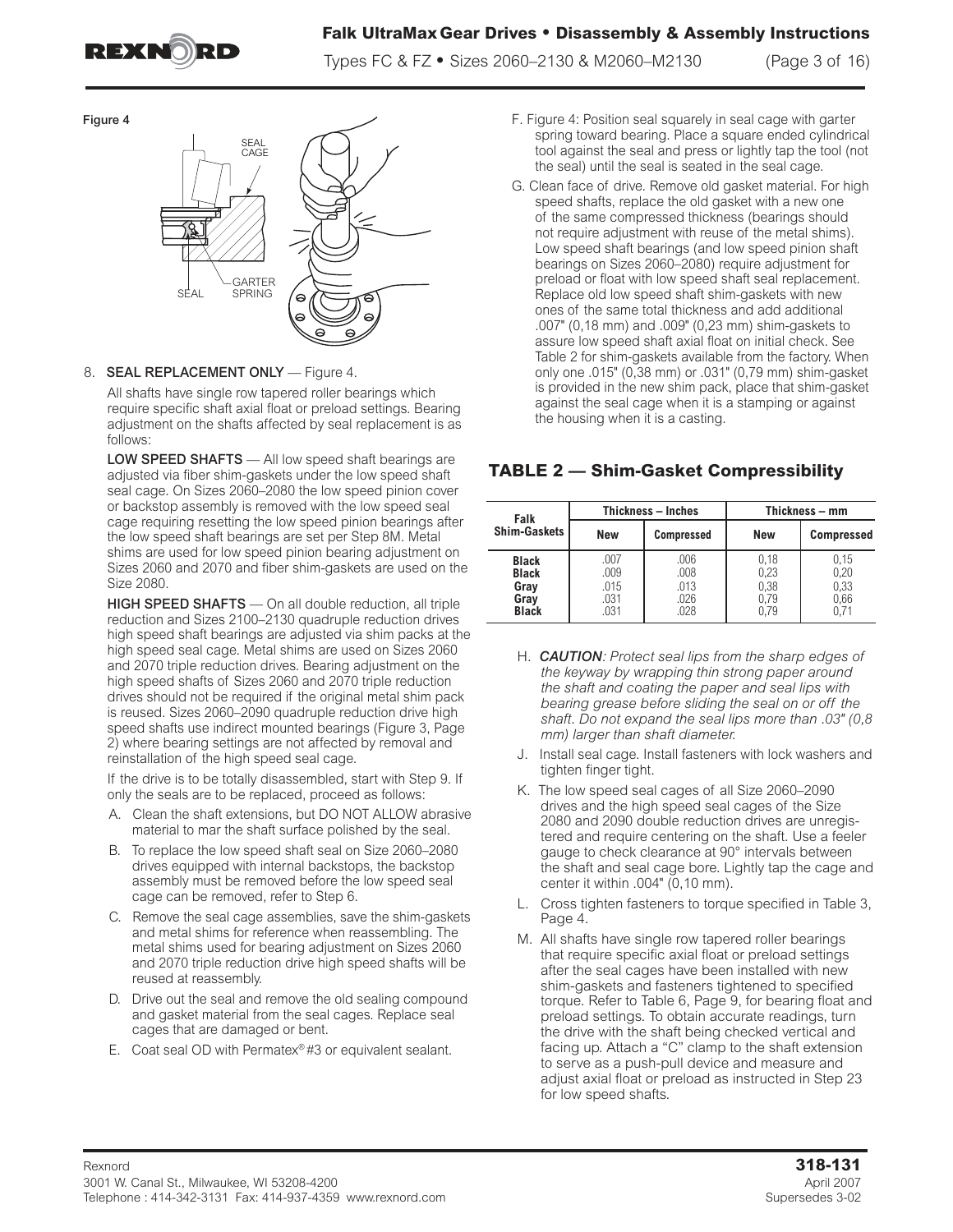

(Page 4 of 16) Sizes 2060–2130 & M2060–M2130 **•** Types FC & FZ

# **TABLE 3 — Fastener Tightening Torques**

| <b>Part Description</b>                                                                                                                                                                                                                                                                                                                                                                                                                                              |                                        |          |                  |             |             | <b>Fastener Size</b> |                                     |        |             |         |         |         |
|----------------------------------------------------------------------------------------------------------------------------------------------------------------------------------------------------------------------------------------------------------------------------------------------------------------------------------------------------------------------------------------------------------------------------------------------------------------------|----------------------------------------|----------|------------------|-------------|-------------|----------------------|-------------------------------------|--------|-------------|---------|---------|---------|
|                                                                                                                                                                                                                                                                                                                                                                                                                                                                      |                                        |          | .250-20 .3125-18 | $.375 - 16$ | $.500 - 13$ | $.625 - 11$          | $.750 - 10$                         | .875-9 | $1.000 - 8$ | 1.125-7 | 1.250-7 | 1.500-6 |
| <b>CRITICAL JOINTS</b>                                                                                                                                                                                                                                                                                                                                                                                                                                               | Fastener Tightening Torque - lb-ft ±5% |          |                  |             |             |                      |                                     |        |             |         |         |         |
| H.S. Seal Cage Sizes 2080F2 & 2090F2<br>L.S. Seal Cage Sizes 2060-2090F<br>L.S. Pinion End Cover w/o Backstop Sizes 2060-2080F                                                                                                                                                                                                                                                                                                                                       | .                                      | 12       | 22               | 54          | 108         |                      |                                     |        |             |         |         |         |
| H.S. Seal Cage<br>L.S. Seal Cage Sizes 2100-2130F<br>L.S. Pinion End Cover w/o Backstop Sizes 2090-2130F<br>L.S. Pinion End Cover with Backstop Sizes 2060-2090F<br>F3/F4 Int. End Cover Sizes 2060-2130F<br>F3/F4 Int. Thrust Plates Sizes 2060F, 2070F, 2090F & 2100F ★<br>H.S. Head to Housing Sizes 2060-2130F<br>Motor Mount to Housing Cover<br>Motor Bracket to H.S. Head<br>C-Face H.S. Seal Cage<br>External Backstop Anchor Bracket Sizes 2100-2130F2 & F3 | 7.0                                    | 15       | 27               | 67          | 134         | 242                  | 395                                 | 590    | 740         |         |         |         |
| F3/F4 Internal Thrust Plates Sizes 2110-2130F (Grade 8) ★<br>#60 External Backstop Anchor Bracket with<br>Fan Sizes 2100-2130F2 (Grade 8)                                                                                                                                                                                                                                                                                                                            |                                        | .        | 21               | 39          | 95          | 190                  | 345                                 | 555    | 840         |         |         |         |
| L.S. Bearing Plate Sizes 2060-2130F (Self Locking).                                                                                                                                                                                                                                                                                                                                                                                                                  |                                        |          |                  |             |             | 152                  | 265                                 | 425    | 640         |         |         |         |
| <b>NON-CRITICAL JOINTS (All Fasteners Grade 5)</b>                                                                                                                                                                                                                                                                                                                                                                                                                   |                                        |          |                  |             |             |                      |                                     |        |             |         |         |         |
| Oil Deflector (Nylon Pellet)<br>Oil Pan to Bearing Plate (Nylon Pellet)<br>Oil Pan Cover to Oil Pan<br>Shaft Fan Misc. Fasteners<br>Electric Fan Misc. Fasteners<br>Motor Bracket Misc. Fasteners                                                                                                                                                                                                                                                                    | Without<br>Locknut                     | 4.5      | 9.5              | 17          | 42          | 84                   | 152                                 | 154    | 230         | 325     | 465     | 820     |
| Motor Mount Misc. Fasteners<br>Motor Plate Misc. Fasteners<br>Slide Base Misc. Fasteners<br>Coupling Guard Misc. Fasteners                                                                                                                                                                                                                                                                                                                                           | With<br>Locknut                        | 6.0      | 13               | 21          | 50          | 100                  | 172                                 | 188    | 275         | 375     | 520     | 890     |
| <b>CRITICAL JOINTS</b>                                                                                                                                                                                                                                                                                                                                                                                                                                               |                                        |          |                  |             |             |                      | Fastener Tightening Torque - Nm ±5% |        |             |         |         |         |
| H.S. Seal Cage Sizes 2080F2 & 2090F2<br>L.S. Seal Cage Sizes 2060-2090F<br>L.S. Pinion End Cover w/o Backstop Sizes 2060-2080F                                                                                                                                                                                                                                                                                                                                       |                                        | .        | 16               | 30          | 73          | 146                  |                                     |        |             |         |         |         |
| H.S. Seal Cage<br>L.S. Seal Cage Sizes 2100-2130F<br>L.S. Pinion End Cover w/o Backstop Sizes 2090-2130F<br>L.S. Pinion End Cover with Backstop Sizes 2060-2090F<br>F3/F4 Int. End Cover Sizes 2060-2130F<br>F3/F4 Int. Thrust Plates Sizes 2060F, 2070F, 2090F & 2100F ★<br>H.S. Head to Housing Sizes 2060-2130F<br>Motor Mount to Housing Cover<br>Motor Bracket to H.S. Head<br>C-Face H.S. Seal Cage<br>External Backstop Anchor Bracket Sizes 2100-2130F2 & F3 |                                        |          | 21               | 37          | 91          | 184                  | 330                                 | 530    | 800         | 1000    |         |         |
| F3/F4 Internal Thrust Plates Sizes 2110-2130F (Grade 8) ★<br>#60 External Backstop Anchor Bracket<br>with Fan Sizes 2100-2130F2 (Grade 8)                                                                                                                                                                                                                                                                                                                            |                                        |          | 29               | 52          | 130         | 260                  | 465                                 | 750    | 1140        |         |         |         |
| L.S. Bearing Plate Sizes 2060-2130F (Self Locking)                                                                                                                                                                                                                                                                                                                                                                                                                   |                                        | $\cdots$ | $\cdots$         | $\cdots$    |             | 206                  | 360                                 | 575    | 860         |         |         |         |
| <b>NON-CRITICAL JOINTS (All Fasteners Grade 5)</b>                                                                                                                                                                                                                                                                                                                                                                                                                   |                                        |          |                  |             |             |                      |                                     |        |             |         |         |         |
| Oil Deflector (Nylon Pellet)<br>Oil Pan to Bearing Plate (Nylon Pellet)<br>Oil Pan Cover to Oil Pan<br>Shaft Fan Misc. Fasteners<br>Electric Fan Misc. Fasteners<br>Motor Bracket Misc. Fasteners                                                                                                                                                                                                                                                                    | Without<br>Locknut                     | 6,0      | 13               | 23          | 57          | 114                  | 206                                 | 210    | 315         | 445     | 630     | 1100    |
| Motor Mount Misc. Fasteners<br>Motor Plate Misc. Fasteners<br>Slide Base Misc. Fasteners<br>Coupling Guard Misc. Fasteners<br>Pump & Cooler Misc. Fasteners                                                                                                                                                                                                                                                                                                          | With<br>Locknut                        | 8,5      | 17               | 29          | 68          | 136                  | 234                                 | 255    | 370         | 510     | 710     | 1200    |

 $\star$  Loctite  $\textdegree$ #242 or equivalent medium strength thread locking compound on threads.

**•** Apply Loctite #277 or equivalent high strength thread locking compound on threads of fasteners and mating tapped holes.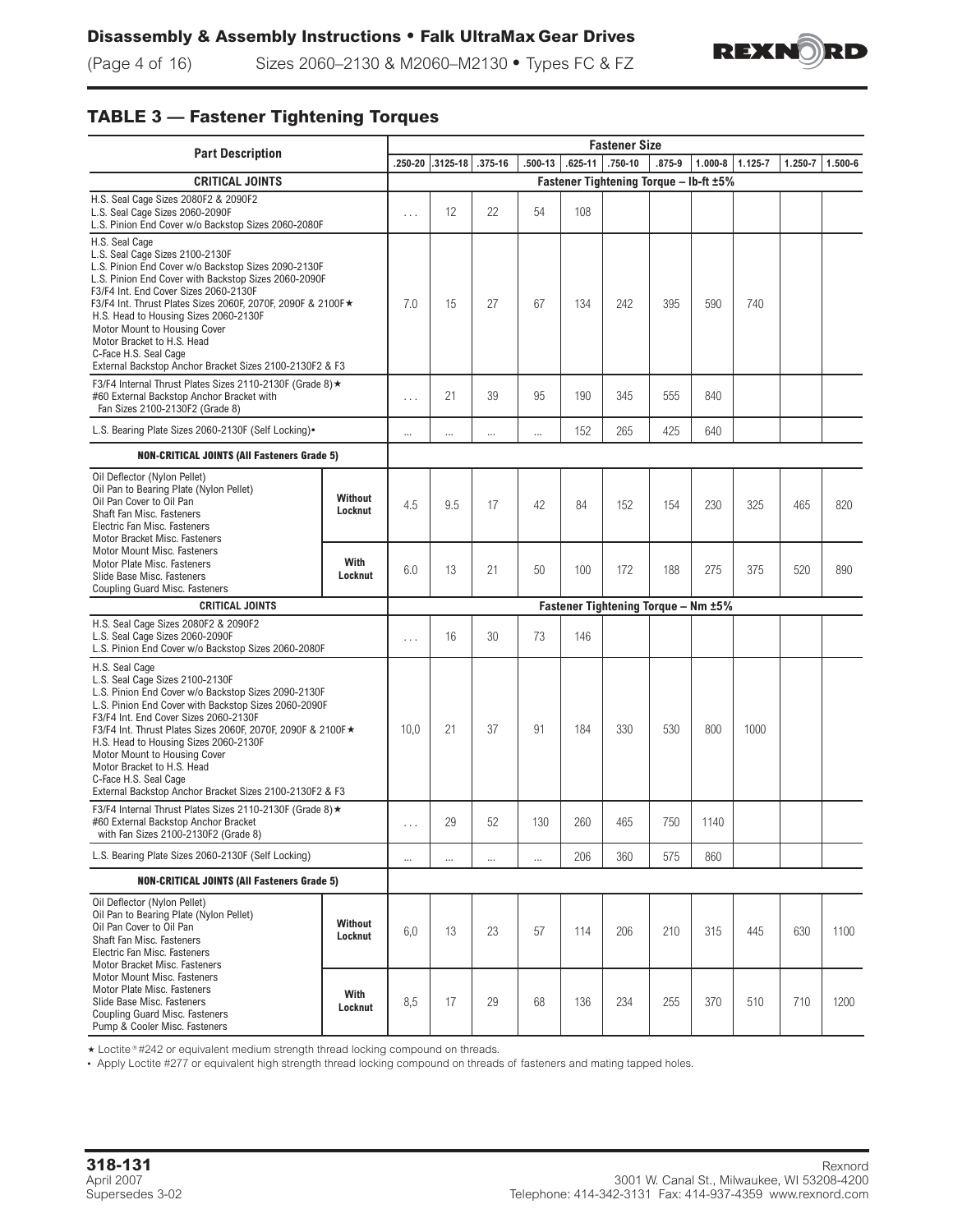

Types FC & FZ **•** Sizes 2060–2130 & M2060–M2130 (Page 5 of 16)

## **TABLE 4 — Locknut Tightening Torques**

(On Tapered Shafts with Taper Bore Gears from Figure 3, Page 2)

|                                        |                          | Shaft #4                    |                   |                         | Shaft #3         |                         | Shaft #2       |                       |  |  |  |  |  |  |
|----------------------------------------|--------------------------|-----------------------------|-------------------|-------------------------|------------------|-------------------------|----------------|-----------------------|--|--|--|--|--|--|
| <b>DRIVE</b><br><b>SIZE</b>            | <b>Initial</b><br>Toraue | +Degrees<br><b>Rotation</b> | Full<br>Torque    | Hex<br>Size             | Torque           | Hex<br>Size             | Torque         | Hex<br>Size           |  |  |  |  |  |  |
| Torques (Ib-ft ±5%), Hex Size (Inches) |                          |                             |                   |                         |                  |                         |                |                       |  |  |  |  |  |  |
| 2060<br>2070<br>2080                   | 95<br>120<br>185         | 60<br>60<br>60              | 225<br>320<br>460 | 1.812<br>2.187<br>2.750 | 96<br>133<br>200 | 1.438<br>1.812<br>2.000 | 25<br>29<br>42 | .938<br>.938<br>1.062 |  |  |  |  |  |  |
| 2090                                   | 185                      | 90                          | 590               | 2.750                   | 260              | 2.750                   | 48             | 1.062                 |  |  |  |  |  |  |

2.750 2.750 2.750 2.750

## **Torques ( Nm ±5%), Hex Size (mm)**

2.750 2.750 2.750 2.750

110 155 210/190 210/190

 1.812 2.000 2.500/2.000 2.500/2.000

| 2060 | 129 | 60  | 305  | 46.02 | 130 | 36.53 | 34      | 23,83       |
|------|-----|-----|------|-------|-----|-------|---------|-------------|
| 2070 | 163 | 60  | 434  | 55,55 | 180 | 46,02 | 39      | 23,83       |
| 2080 | 251 | 60  | 623  | 69.85 | 271 | 50.80 | 57      | 26.97       |
| 2090 | 251 | 90  | 799  | 69,85 | 352 | 69,85 | 65      | 26,97       |
| 2100 | 203 | 75  | 1016 | 69.85 | 515 | 69.85 | 149     | 46.02       |
| 2110 | 495 | 120 | 1653 | 69.85 | 691 | 69.85 | 210     | 50.80       |
| 2120 | 495 | 105 | 1653 | 69.85 | 678 | 69.85 | 285/257 | 63.50/50.80 |
| 2130 | 495 | 105 | 1721 | 69,85 | 908 | 69,85 | 285/257 | 63.50/50.80 |

N. When replacing the low speed shaft seal on Sizes 2060–2080, adjust the low speed shaft bearings first per Steps 8M and 23 and then adjust the low speed pinion bearings as follows:

The low speed pinion bearings are adjusted with metal shims at the bearing cup back face on Sizes 2060 and 2070 and fiber shim-gaskets between the low speed seal cage and pinion cover (backstop cage) on Size 2080. Do not disturb the seal cage fasteners located around the low speed shaft after the low speed shaft bearings are adjusted.

Reassemble the low speed pinion cover or backstop assembly (removed in Step 6) to the drive with a shim pack of equal compressed thickness to that removed, use two .015" (0,38 mm) shim-gaskets under the backstop cover on Size 2060 drives. Install and torque fasteners to values specified in Table 3, Page 4).

Remove the pipe plug from the center of the low speed pinion cover or backstop cover and thread a .375-16UNC fastener into the tapped hole in the end of the pinion shaft to serve as a push-pull device. Measure and adjust axial float as instructed in Steps 23 and 28. Low speed pinion shaft axial float is increased by removing metal shims on Sizes 2060 and 2070 and by adding shim-gaskets on Size 2080. Remove fastener and reinstall pipe plug with Permatex®#3 coated threads in end cover.

## **Disassembly**

Start with the high speed end of the drive and work through to the low speed end.

## **High Speed End Removal**

#### 9. ALL REDUCTIONS — Figure 3, Page 2.

- A. Support the drive on its low speed end with the high speed shaft extension up. Remove the two threaded dowels from the high speed heads of triple and quadruple reduction drives. Remove the mounting fasteners from the high speed head flange. The single dowel in the high speed head flange of double reduction drives remains in the high speed head on Sizes 2060F-2090F and in the main housing on Sizes 2100F-2130F at disassembly.
- B. Install three or four eyebolts in the tapped fastener holes in the high speed head. Sling head from eyebolts and while lifting, tap edges of head with a brass bar to free the head from the housing gasket and dowels.
- C. If only the high speed head assembly is to be serviced, protect the seal lips per Steps 8A and 8H if the high speed seal is to be reused before removing the high speed seal cage in Steps 11, 12, and 13.

## **Low Speed End Removal**

10. REMOVE TAPER BORE GEAR LOCKNUT — Figure 3, Page 2.

- A. If drive has an oil pan, remove the pan cover. DO NOT damage oil pan when removing gear.
- B. Use one of the following methods (listed in recommended order) to loosen the taper bore gear locknut. For best results, use an impact wrench (do not use impact wrench on drives with internal backstop installed). For Sizes 2060–2100, use a wrench with a .750" (19,1 mm) drive and Sizes 2110–2130, a 1" (25 mm) drive wrench. Refer to dimension "B" in Table 1 and Figure 1, Page 1, for socket sizes.
	- 1. Remove locknut with a socket wrench. Sizes 2060–2080 — Refer to Figure 5A. Sizes 2090–2130 — Refer to Figure 5B.

#### Figure 5A Figure 5B

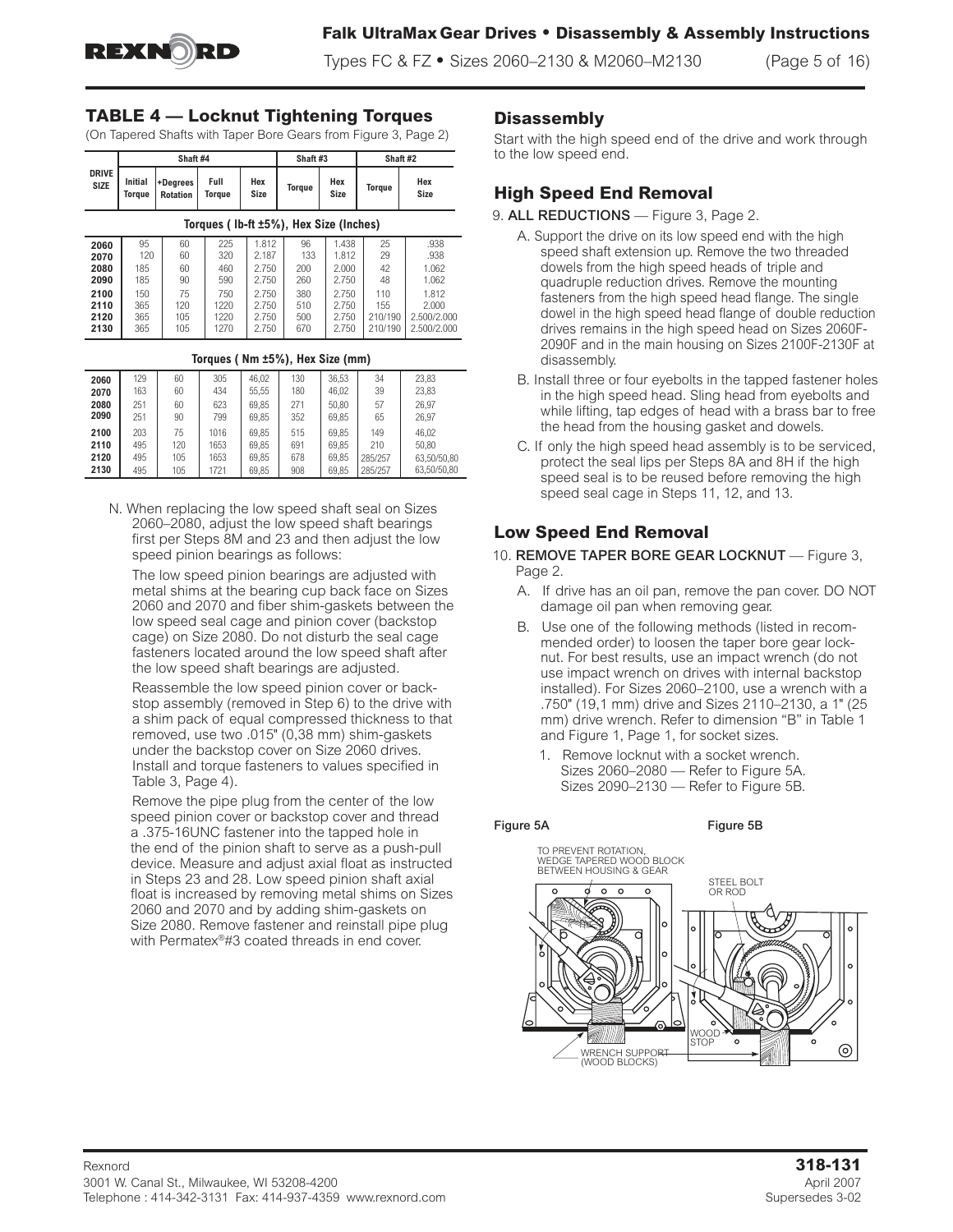## **Disassembly & Assembly Instructions • Falk UltraMax Gear Drives**

(Page 6 of 16) Sizes 2060–2130 & M2060–M2130 **•** Types FC & FZ





- 2. Remove locknut with a "short" open end wrench. DO NOT use this method if gear teeth are broken or with internal backstop installed with locking direction same as shaft rotation required to loosen locknut.
	- For All Sizes place "short" open end wrench on locknut with handle in corner of housing (Figure 1, Page 1) and reassemble the high speed head to the housing per Step 47.

Turn the high speed shaft counterclockwise with a spanner wrench on double reduction and quadruple reduction drives or clockwise on triple reduction drives to loosen the locknut. The number of revolutions required at the high speed shaft to loosen the nut is equal to the drive total ratio divided by 10. DO NOT damage shaft extension or keyway. When the nut is loose, remove the high speed head and wrench.

- C. Remove taper bore gear (Figure 3, Page 2). DO NOT reuse the gear if the teeth are damaged. Always leave the locknut on the shaft as shown in Figure 6, to prevent the gear from popping out of the drive when released from the shaft taper. If the gear does not break loose using one of the following methods, refer to Step 10C-3.
	- 1. Sizes 2060–2080 Loosen the low speed pinion cover fasteners to provide a .25" (6,4 mm) gap between the cover and housing. If the gear is to be reused, protect the gear teeth with brass or copper sheets. Using wedges or pry bar, tap wedges behind gear or pry gear away from housing inner wall as shown in Figure 6A or 6C. While holding pressure on gear, strike locknut on shaft with brass bar until gear breaks loose. On drives with pans, lift gear, place flat washers under gear rim and then loosen gear as shown in Figure 6B.
	- 2. *Sizes 2090–2130 —* Loosen the low speed pinion cover fasteners to provide a .25" (6,4 mm) gap between the cover and housing.
		- a. Gear with threaded holes in web follow Figure 6D. Use an Armstrong-Bray Press Puller #2 or equivalent.
		- b. Gear with cast holes in web follow Figure 6E. Use heavy duty Armstrong-Bray Standard Two-Arm Puller #1004 or equivalent.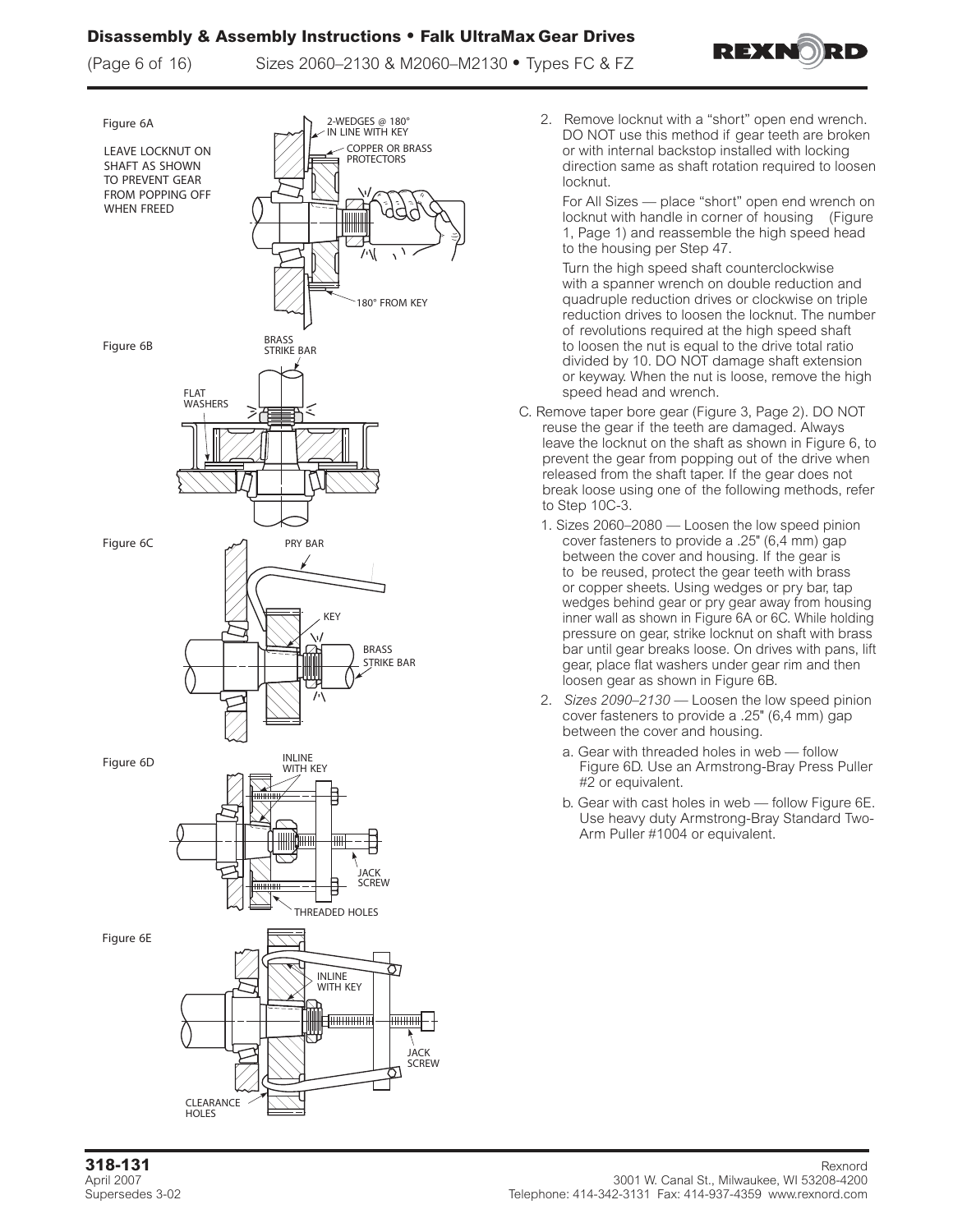

Types FC & FZ **•** Sizes 2060–2130 & M2060–M2130 (Page 7 of 16)

3. Sizes 2060–2130 — Heat Method.

If the gear did not break loose using the above methods, mark the gear hub with a 325°F (163°C) temperature sensitive crayon and heat the hub with an oxyacetylene torch with excess acetylene mixture to reduce the temperature of the flame. *CAUTION: DO NOT use an open flame in a combustible atmosphere or near combustible materials.* 

- a. Sizes 2060–2080 Apply pressure behind gear with wedges or pry bar, as shown in Figures 6A and 5C, while applying heat around the hub diameter. If necessary, tap around gear web area with a hammer.
- b. Sizes 2090–2130 Align puller arms at 90° to the keyway and tighten the puller to its maximum capacity. Apply heat around the gear hub diameter. While heating the gear hub, strike the end of the puller jack screw sharply with a bar or hammer until gear breaks loose.

DO NOT reuse gear if it was heated over 325°F (163°C).

- D. Remove oil pan if so equipped.
- E. Remove bearing plate fasteners with hand tools and heat, then remove bearing plate.
- F. Lift out the low speed #4 pinion and #5 gear assemblies. If the low speed seal is to be reused, refer to Steps 8A and 8H. Then lift out the low speed shaft assembly.
- G. Turn housing over and remove the low speed pinion end cover, low speed seal cage and bearing cups.

# **High Speed End Disassembly**

### 11. DOUBLE REDUCTION - Figure 3, Page 2.

A. Remove the high speed seal cage and remove the high speed pinion assembly from the head through the bearing bores toward the extension end. EXCEPTIONS: On the following drive ratios, heat the pinions (pinion OD larger than inner bearing cup ID) to 325°F (163°C) maximum and press or pull pinion off of shaft and withdraw the shaft assembly from the head (Figure 7).

2060F2 — Ratios 1.548–3.759 & 4.998–9.269 2070F2 — Ratios 1.590–2.542 & 4.996–6.155 2080F2 — Ratios 1.561–2.504 & 5.161–6.290 2090F2 — Ratios 1.504–2.503, 3.137 & 5.050–7.581 2100F2 — Ratios 5.071–9.218 2110F2 — Ratios 4.960–7.575

### Figure 7



2120F2 — Ratios 5.201–9.349 2130F2 — Ratios 6.069–11.85

## 12. TRIPLE REDUCTION - Figure 3, Page 2.

Remove the intermediate shaft assembly #3 first and then remove the high speed shaft assembly. On Sizes 2060–2080 the intermediate shaft #3 is supported in indirectly mounted bearings with locknut adjustment at the outboard bearing.

### A. DRIVE SIZES 2060–2080.

- 1. Remove intermediate shaft cover.
- 2. Hold the taper bore gear locknut on the intermediate shaft with an open end wrench and rotate the high speed shaft counterclockwise with a spanner wrench to loosen the gear locknut.
- 3. Loosen the outer bearing locknut several turns. Support shaft assembly #3 with wedges between the gear rim and the head inner wall (Figure 6A, Page 6) and strike shaft end with a brass bar to loosen gear on shaft — Do not damage shaft threads if shaft is to be reused. Remove outer bearing locknut and lock washer, continue pushing shaft assembly out of outer bearing cone while unthreading gear locknut.
- 4. Remove high speed seal cage and remove the high speed shaft assembly from the head. Keep the metal shims (Sizes 2060 & 2070) and fiber shim-gaskets (Size 2080) with the seal cages for reference when reassembling.

## B. DRIVE SIZES 2090–2130.

- 1. Hold the taper bore gear locknut on the intermediate shaft with an open end wrench and rotate the high speed shaft counterclockwise with a spanner wrench to loosen the gear locknut.
- 2. Remove the inner bearing thrust plate and outer bearing end cover, keep the shim-gaskets with the end cover for reference at reassembly.
- 3. Place two spacer blocks between the gear face and the inner wall of the high speed head. Place a brass bar on the outboard shaft end and strike the bar a sharp blow with a hammer to loosen the gear on the shaft. Unthread the gear locknut from the shaft threads.
- 4. Press the shaft assembly out of the outer bearing cone and remove the shaft assembly and gear from the head.
- 5. Remove high speed seal cage and remove the high speed shaft assembly from the head. Keep the shim-gaskets with the seal cages for reference when reassembling.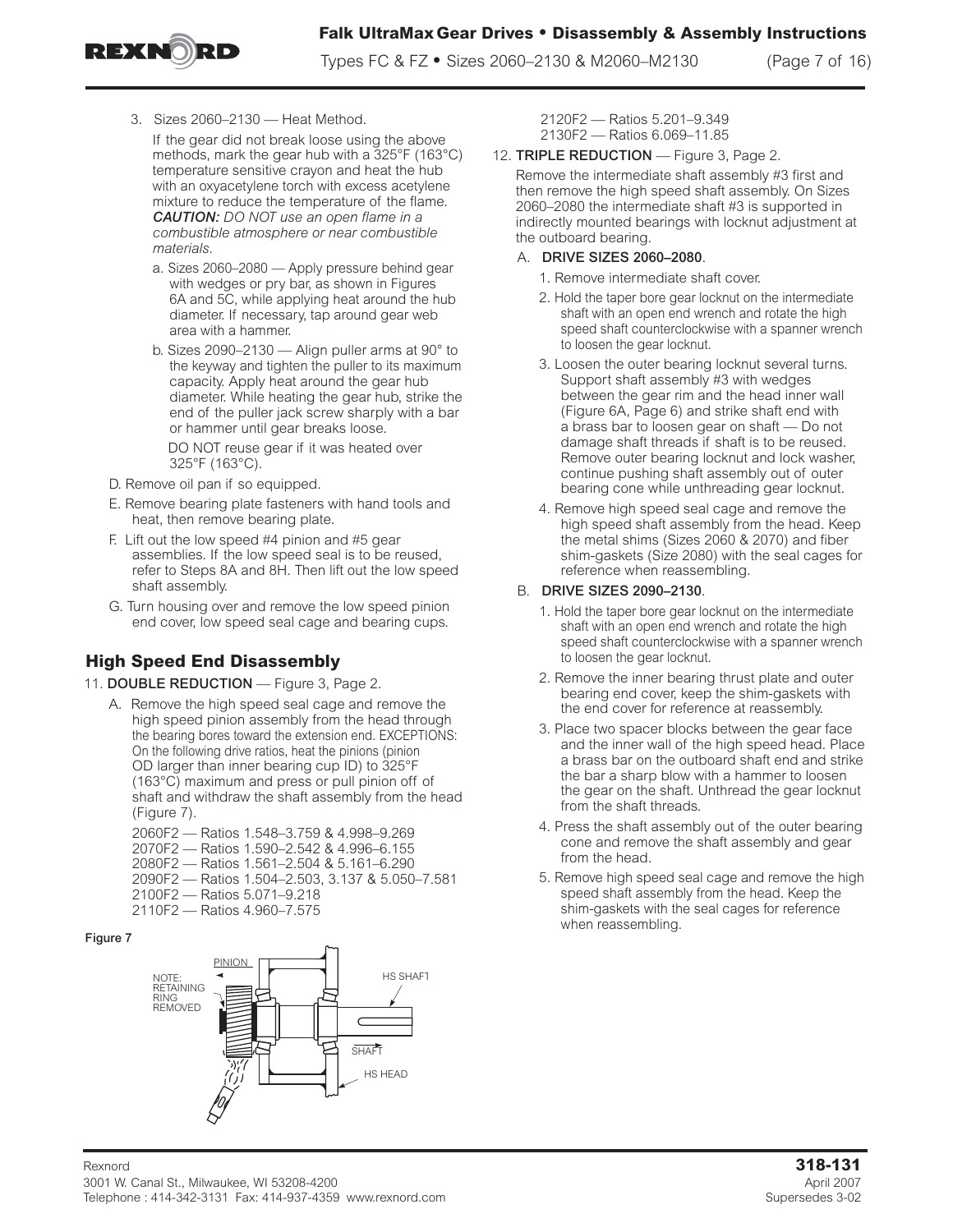

- 13. QUADRUPLE REDUCTION Figure 3, Page 2. Shaft assemblies are removed in the following order, 2nd intermediate shaft #3 first, 1stintermediate shaft #2 second and the high speed shaft last. Nut adjusted indirect mounted bearings are used on the 2nd intermediate shafts of Sizes 2060–2080 and the high speed shafts of Size 2020–2090 quadruple reduction drives.
	- A. 2ND INTERMEDIATE SHAFTS These shaft assemblies are the same as the 1<sup>st</sup>intermediate shafts in triple reduction drives, refer to Step 12A and 12B for removal; Rotate high speed shaft clockwise to loosen gear locknut.

### B. 1<sup>ST</sup> INTERMEDIATE SHAFTS.

The gear locknut is located outside of the outer bearing on Sizes 2060 and 2070, outside of the inner bearing on Sizes 2080 and 2090, and between the inner bearing and gear on Sizes 2100 thru 2130. The high speed shaft is rotated counterclockwise on Sizes 2060 and 2070 and clockwise on Sizes 2080 thru 2130 to loosen the locknut. 1<sup>st</sup> intermediate shaft assemblies are removed from the high speed heads away from the nut end of the shaft.

- 1. On Sizes 2060 and 2070, remove the 1st intermediate shaft end cover to provide access to the locknut. Keep the metal shims with the end cover for reference at reassembly.
- 2. Hold the locknut with a socket wrench on Sizes 2060 thru 2090 or open end wrench on Sizes 2100 thru 2130 and rotate the high speed shaft with a spanner wrench to loosen the locknut.
- 3. On Sizes 2060 and 2070, remove the inner bearing thrust plate. On Sizes 2080 thru 2130, remove the 1<sup>st</sup> intermediate shaft end cover, keep the metal shims (Sizes 2080 and 2090) or fiber shim-gaskets (Sizes 2100 thru 2130) with the end cover for reference at reassembly.
- 4. Place two spacer blocks between the gear face and the inner wall of the high speed head on Sizes 2060 and 2070 or between the gear face and outer wall of the high speed head on Sizes 2080 thru 2130. Place a brass bar on the shaft end nearest the locknut and strike the bar a sharp blow with a hammer to free the gear.
- 5. On Sizes 2060 thru 2090, remove the locknut from the shaft and withdraw the shaft from the high speed head. On Sizes 2080 and 2090, the inner bearing cone and bearing sleeve are removed with the gear when the shaft is withdrawn. On Sizes 2100 thru 2130, unthread locknut from shaft threads (nut partially removes inner bearing cone from shaft) and while supporting gear, tap shaft assembly out of high speed head. Remove remaining bearing cups if required.

### C. HIGH SPEED SHAFT.

1. DRIVE SIZES 2060–2090 — Remove high speed seal cage. Remove locknut and lock washer at inboard end of shaft assembly. With a small brass bar applied to the inboard shaft end, drive the shaft assembly out of the inner bearing cone and remove the shaft assembly from the drive, on some low ratio drives the outer bearing cup is removed from the head with the shaft assembly.

## **TABLE 5 — Shafts with Keyless Bored Pinions & Trapped Bearings**

| <b>Reduction</b> | <b>Shaft</b>           | <b>Ratio</b>                                       | <b>DRIVE SIZE</b>                                                                |                                                               |                                                                      |                                                                       |  |  |  |  |  |
|------------------|------------------------|----------------------------------------------------|----------------------------------------------------------------------------------|---------------------------------------------------------------|----------------------------------------------------------------------|-----------------------------------------------------------------------|--|--|--|--|--|
|                  |                        |                                                    | 2060                                                                             | 2070                                                          | 2080                                                                 | 2090                                                                  |  |  |  |  |  |
| Quadruple        | High<br>Speed          | 194.6<br>238.4<br>291.9<br>357.5<br>437.9<br>536.3 | .<br>Keyless★<br>Keyless <b>★</b><br>Keyless <b>★</b><br>Keyless <b>★</b> .<br>. | .<br>Keyless★<br>Keyless★<br>Keyless★<br>Keyless★<br>Keyless★ | Keyless★<br>Keyless★<br>Keyless★<br>Keyless★<br>Keyless★<br>Keyless★ | $\ddotsc$<br>Keyless★<br>Keyless★<br>Keyless★<br>Keyless★<br>Keyless★ |  |  |  |  |  |
| <b>Double</b>    | Low<br>Speed<br>Pinion | 1.5<br>thru<br>4.57                                | Keyless                                                                          | Keyless                                                       | Keyless                                                              | Keyless                                                               |  |  |  |  |  |

\* Trapped outer bearing.

2. DRIVE SIZES 2100–2130 — Remove high speed seal cage and high speed shaft assembly, keep shim-gaskets with seal cage for reference at reassembly.

## **Cleaning, Inspection & Replacement of Parts**

- 14. Table 5 lists quadruple reduction high speed shaft assemblies and double reduction low speed pinion assemblies (less bearings) that require replacement as complete assemblies and not individual parts. The following instructions apply to servicing of reusable parts.
- 15.CLEAN HOUSING, HEAD & ATTACHMENTS Remove remaining bearing cups if required. Remove gasket material and sealing compound from sealing surfaces. Remove dried thread locking compound from tapped holes by running tap into hole. Remove all burrs. Clean oil chamber and all internal revolving elements with kerosene or solvent. Coat pipe plug threads with Per matex® #3 or equivalent sealant before installing.
- 16. **SEALS** Drive out old seals and remove old sealing compound from seal cage bores. DO NOT replace seals at this time.
- 17. BEARINGS
	- A. Wash the bearings in clean kerosene or solvent and then dry.

*CAUTION: Do not spin bearings with an air nozzle as they may score or roller cage assemblies explode causing injury.* 

- B. Inspect bearings carefully and replace those that are worn or damaged.
- C. Use a press or wheel puller to remove the bearings. Apply force directly to the cup or cone back face only. On Size 2090, 2100, 2120 and 2130 triple and quadruple reduction drive shaft #3 assemblies with bored pinions, the pinion must be removed before the inner bearing cone can be removed from the shaft. On Size 2090 low speed pinion with internal backstop, the backstop inner ring and key are removed with the adjacent bearing cone. The backstop inner ring and key are reinstalled in Step 48C.
- D. DO NOT mount bearings next to intermediate shaft locknuts until the shaft assembly is installed in the head, then mount bearings per Step 17E.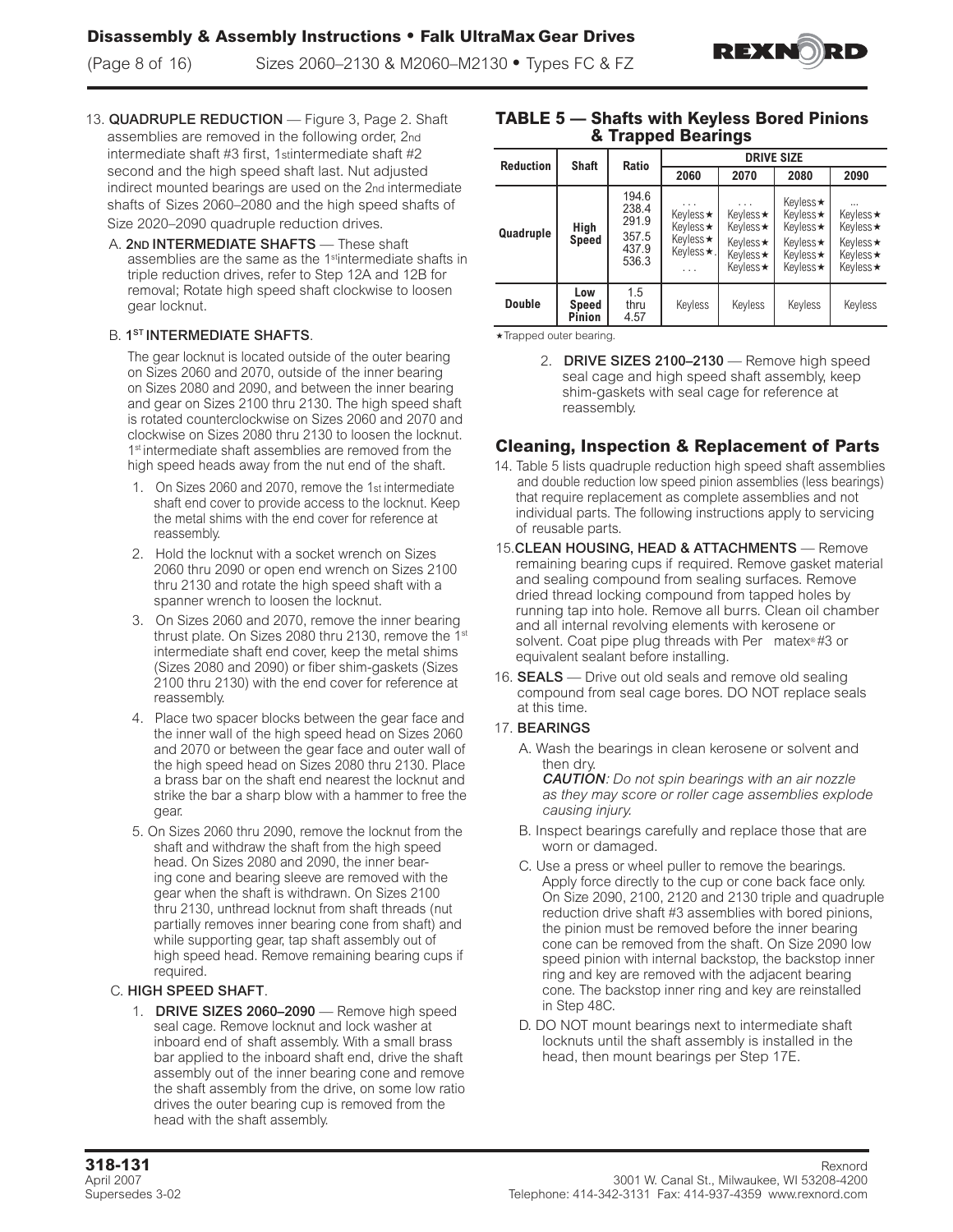

Types FC & FZ **•** Sizes 2060–2130 & M2060–M2130 (Page 9 of 16)

|                                                                      |                                                                                                                              |                                                                                                                      |                                                                                                                            | <b>Total Shaft Axial Float</b>                                                                                                       |                                                                                                                                    |                                                                                                                                              |                                                                                                    | <b>Preload</b>                                                                                                                                             |
|----------------------------------------------------------------------|------------------------------------------------------------------------------------------------------------------------------|----------------------------------------------------------------------------------------------------------------------|----------------------------------------------------------------------------------------------------------------------------|--------------------------------------------------------------------------------------------------------------------------------------|------------------------------------------------------------------------------------------------------------------------------------|----------------------------------------------------------------------------------------------------------------------------------------------|----------------------------------------------------------------------------------------------------|------------------------------------------------------------------------------------------------------------------------------------------------------------|
| <b>DRIVE</b><br><b>SIZE</b>                                          | Shaft #1<br><b>Double</b><br><b>Reduction</b>                                                                                | Shaft #1<br><b>Triple</b><br><b>Reduction</b>                                                                        | Shaft #1<br>Quadruple<br><b>Reduction</b>                                                                                  | Shaft #2<br>Quadruple<br><b>Reduction</b>                                                                                            | Shaft #3<br>Triple & Quad.<br><b>Reduction</b>                                                                                     | Shaft #4<br>AII<br><b>Reductions</b>                                                                                                         | Shaft #5<br><b>Ratios</b><br>1.45thru 4.75                                                         | Shaft #5<br><b>Ratios 4.90&amp;</b><br>Greater                                                                                                             |
|                                                                      |                                                                                                                              |                                                                                                                      |                                                                                                                            | <b>Inches</b>                                                                                                                        |                                                                                                                                    |                                                                                                                                              |                                                                                                    |                                                                                                                                                            |
| 2060<br>2070<br>2080<br>2090<br>2100<br>2110<br>2120<br>2130         | $.004 - .006$<br>$.004 - .006$<br>$.004 - .006$<br>.004-.006<br>$.005 - .008$<br>$.005 - .008$<br>.005-.008<br>.005-.008     | $.004 - .006$<br>$.004 - .006$<br>$.004 - .006$<br>$.004 - .006$<br>.005-.008<br>.005-.008<br>.005-.008<br>.005-.008 | $.001 - .003$<br>$.001 - .003$<br>$.001 - .003$<br>$.001 - .003$<br>.005-.008<br>$.005 - .008$<br>.005-.008<br>.005-.008   | $.003 - .005$<br>$.003 - .005$<br>$.003 - .005$<br>$.003 - .005$<br>$.003 - .005$<br>$.003 - .005$<br>$.003 - .005$<br>$.003 - .005$ | $.000 - .002$<br>$.000 - .002$<br>$.000 - .002$<br>.003-.005<br>$.003 - .005$<br>$.003 - .005$<br>$.003 - .005$<br>$.003 - .005$   | $.003 - .005 +$<br>$.003 - .005 +$<br>$.003 - .005 +$<br>$.003 - .005 +$<br>$.003 - .005$<br>$.003 - .005$<br>$.003 - .005$<br>$.003 - .005$ | $.002 - .005$<br>$.002 - .005$<br>$.002 - .005$<br>$.002 - .005$<br>.<br>.<br>$\cdots$<br>$\cdots$ | $.003 - .005 \pm .0005$<br>$.004 - .006 \pm$<br>$.006 - .008‡$<br>$.006 - .008‡$<br>$.006 - 008‡$<br>$.008 - .010‡$<br>$.010 - .012t$<br>$.011 - .013 \pm$ |
|                                                                      |                                                                                                                              |                                                                                                                      |                                                                                                                            | <b>Millimeters</b>                                                                                                                   |                                                                                                                                    |                                                                                                                                              |                                                                                                    |                                                                                                                                                            |
| M2060<br>M2070<br>M2080<br>M2090<br>M2100<br>M2110<br>M2120<br>M2130 | $0,10-0,15$<br>$0, 10 - 0, 15$<br>$0,10-0,15$<br>$0, 10 - 0, 15$<br>$0,13-0,20$<br>$0,13-0,20$<br>$0,13-0,20$<br>$0,13-0,20$ | $0,10-0,15$<br>$0,10-0,15$<br>$0,10-0,15$<br>$0,10-0,15$<br>$0,13-0,20$<br>$0,13-0,20$<br>$0,13-0,20$<br>$0,13-0,20$ | $0,03 - 0,08$<br>$0,03 - 0,08$<br>$0,03 - 0,08$<br>$0,03-0,08$<br>$0,13-0,20$<br>$0,13-0,20$<br>$0,13-0,20$<br>$0,13-0,20$ | $0,08 - 0,13$<br>$0,08 - 0,13$<br>$0,08 - 0,13$<br>$0,08 - 0,13$<br>$0,08 - 0,13$<br>$0,08 - 0,13$<br>$0,08 - 0,13$<br>$0,08 - 0,13$ | $0,00 - 0,05$<br>$0,00 - 0,05$<br>$0,00-0,05$<br>$0,08 - 0,13$<br>$0,08 - 0,13$<br>$0,08 - 0,13$<br>$0,08 - 0,13$<br>$0,08 - 0,13$ | $0,08 - 0,13$<br>$0,08 - 0,13$<br>$0,08 - 0,13$<br>$0,08 - 0,13$<br>$0,08 - 0,13$<br>$0,08 - 0,13$<br>$0,08 - 0,13$<br>$0,08 - 0,13$         | $0,05 - 0,13$<br>$0,05 - 0,13$<br>$0,05 - 0,13$<br>$0,05 - 0,13$<br>$\cdots$<br>.<br>$\cdots$<br>. | $0,08 - 0,13$<br>$0,10-0,15$<br>$0,15-0,20$<br>$0,15-0,20$<br>$0, 15 - 0, 20$<br>$0,20-0,25$<br>$0,25-0,30$<br>$0,28-0,33$                                 |

#### **TABLE 6 — Bearing Adjustment** (Shaft reference number & drive reduction from Figure 3, Page 2)

† .001-.003" (0,08-0,08 mm) axial float when internal backstop is installed.

‡ Values are preload, preload is shim removal from a no float/no preload condition.

Values are for shafts with nut adjusted indirect mounted bearings.

E. Before mounting tapered roller bearing cones, heat in an oven or oil bath to 275°F (135°C) and then slide or press tight against the shaft shoulder. Shafts with indirect mounted bearings, the bearing cone at the threaded end of the shaft is mounted after the shaft is installed in the head.

*CAUTION: Do not apply flame directly to bearing cones or rest them on the bottom of the heated container.* 

F. After cooling, thoroughly coat all bearings with lubricating oil.

#### 18. GEAR & PINION REPLACEMENT.

- A. Wash the pinions and gears in clean kerosene or solvent and inspect for damaged or worn teeth.
- B. DO NOT mount pinions that had to be heated and removed to permit removal of the high speed shaft from the high speed head. Install the assembled shaft (less pinion) into the head and then mount the pinion per Step 18C.
- C. KEYED ELEMENTS Assemble straight-bored pinions (with keys) to the shaft from the chamfered side. Preheat pinion in an oil bath or oven to 325°F (163°C) maximum and then press tight (less than .001" or 0,03 mm clearance) against shaft shoulder. Check with feeler gage.
- D. KEYLESS ELEMENTS Replace keyless bored pinion shaft assemblies listed in Table 5, Page 8, as a Factory assembly if either the pinion, shaft or non-removable bearing is worn or damaged. Keyless bored pinions are used on Sizes 2060–2090F2 low ratio drive low speed pinion shafts and on Sizes 2060–2090F4 high speed shafts.

#### 19. FASTENERS.

- A. Remount lock washers on external fasteners during reassembly. When replacing fasteners, use the identical grade, type and size as furnished in the original assembly. Note that the bearing plate fasteners have an adhesive coating, but will also require the addition of Loctite #277 thread locker to the threads.
- B. Replace used elastic collar locknuts with new ones to ensure maximum holding capacity. Before mounting, dip the locknut in SAE 20 or heavier oil.

#### 20. SHIMS & SHIM-GASKETS.

- A. Replace the used shim-gaskets with new ones. Metal shims are reusable if undamaged. Shim packs composed of shim-gaskets with minimum compressibility (Table 2, Page 3) are available from the Factory. Shim sets of metal shims in thicknesses of .002" (0,05 mm), .005" (0,13 mm), .010" (0,25 mm) and .030" (0,76 mm) are available from the Factory.
- B. Always place the one .015" (0,38 mm) or one .031" (0,79 mm) (gray) sealing shim-gasket against the seal cage or end cover when the seal cage or end cover is a stamping or against the housing when the seal cage or end cover is a casting for positive sealing.

#### 21. CLEAN & OIL PARTS.

All parts must be clean. Pay particular attention to the inside of the housing to see that all foreign matter has been removed. Check to see that all worn parts have been replaced and that all gears and bearings are coated with oil.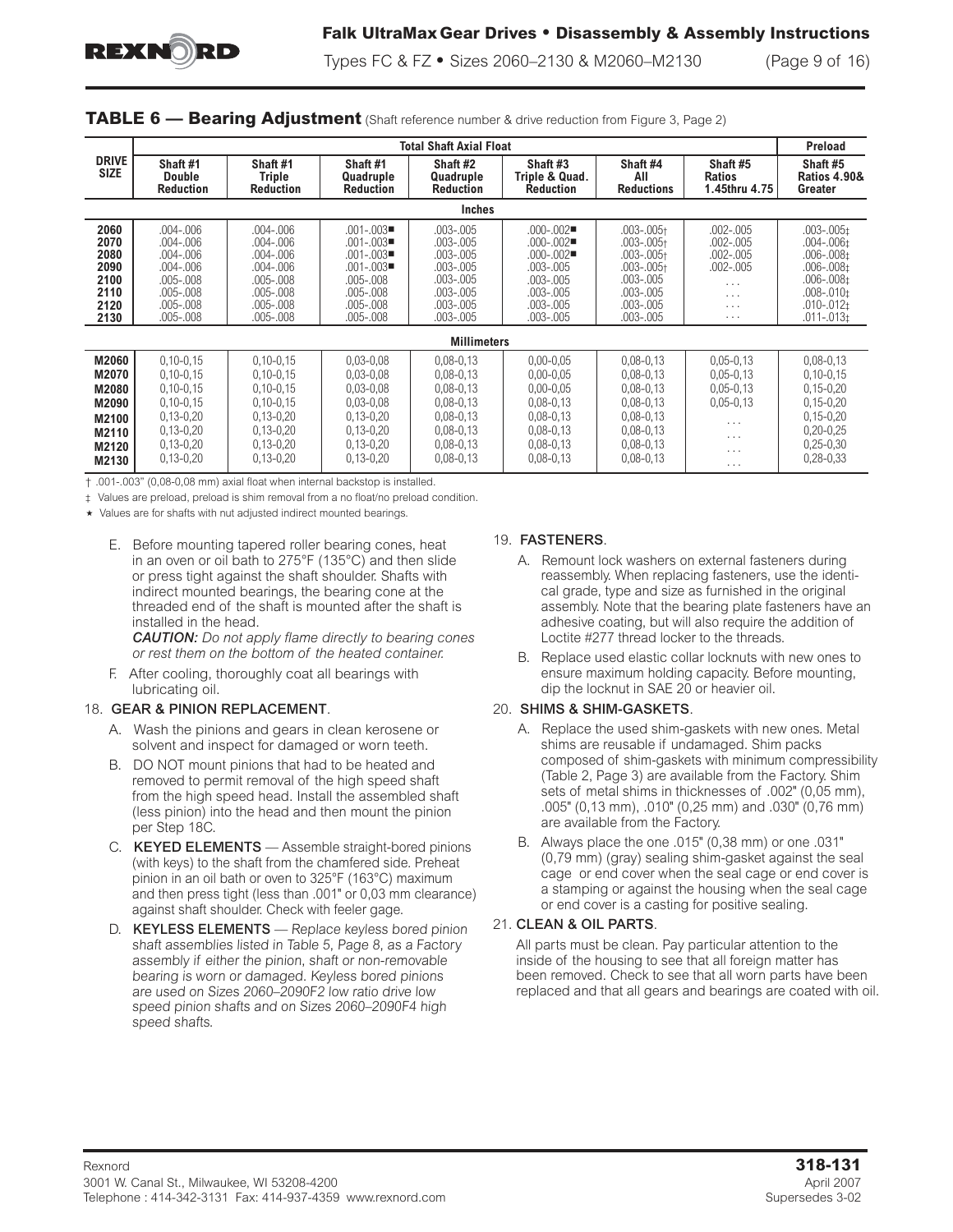

# **TABLE 7 — Gear Locknut Tightening Torque at High Speed Shaft**

| Ratio                                                                                                                                                                                                                                                                                                                               | DRIVE SIZE - Torque - Ib-ft ±5%                                                                                                                                                                                                                                   |                                                                                                                                                                                                                                                                      |                                                                                                                                                                                                                                                                   |                                                                                                                                                                                                                                                                    |                                                                                                                                                                                                                                                                                                                                                       |                                                                                                                                                                                                                                                                                                                                                                                                                                                       |                                                                                                                                                                                                                                                                                       |                                                                                                                                                                                                                                                                                                                                                         |                                                                                                                                                                                                                                                                            |                                                                                                                                                                                                                                                                    | DRIVE SIZE - Torque - Nm ±5%                                                                                                                                                                                                                                      |                                                                                                                                                                                                                                                                       |                                                                                                                                                                                                                                                                                                                 |                                                                                                                                                                                                                                                                                                                             |                                                                                                                                                                                                                                                                                                                     |                                                                                                                                                                                                                                                                                                     |
|-------------------------------------------------------------------------------------------------------------------------------------------------------------------------------------------------------------------------------------------------------------------------------------------------------------------------------------|-------------------------------------------------------------------------------------------------------------------------------------------------------------------------------------------------------------------------------------------------------------------|----------------------------------------------------------------------------------------------------------------------------------------------------------------------------------------------------------------------------------------------------------------------|-------------------------------------------------------------------------------------------------------------------------------------------------------------------------------------------------------------------------------------------------------------------|--------------------------------------------------------------------------------------------------------------------------------------------------------------------------------------------------------------------------------------------------------------------|-------------------------------------------------------------------------------------------------------------------------------------------------------------------------------------------------------------------------------------------------------------------------------------------------------------------------------------------------------|-------------------------------------------------------------------------------------------------------------------------------------------------------------------------------------------------------------------------------------------------------------------------------------------------------------------------------------------------------------------------------------------------------------------------------------------------------|---------------------------------------------------------------------------------------------------------------------------------------------------------------------------------------------------------------------------------------------------------------------------------------|---------------------------------------------------------------------------------------------------------------------------------------------------------------------------------------------------------------------------------------------------------------------------------------------------------------------------------------------------------|----------------------------------------------------------------------------------------------------------------------------------------------------------------------------------------------------------------------------------------------------------------------------|--------------------------------------------------------------------------------------------------------------------------------------------------------------------------------------------------------------------------------------------------------------------|-------------------------------------------------------------------------------------------------------------------------------------------------------------------------------------------------------------------------------------------------------------------|-----------------------------------------------------------------------------------------------------------------------------------------------------------------------------------------------------------------------------------------------------------------------|-----------------------------------------------------------------------------------------------------------------------------------------------------------------------------------------------------------------------------------------------------------------------------------------------------------------|-----------------------------------------------------------------------------------------------------------------------------------------------------------------------------------------------------------------------------------------------------------------------------------------------------------------------------|---------------------------------------------------------------------------------------------------------------------------------------------------------------------------------------------------------------------------------------------------------------------------------------------------------------------|-----------------------------------------------------------------------------------------------------------------------------------------------------------------------------------------------------------------------------------------------------------------------------------------------------|
|                                                                                                                                                                                                                                                                                                                                     | 2060                                                                                                                                                                                                                                                              | 2070                                                                                                                                                                                                                                                                 | 2080                                                                                                                                                                                                                                                              | 2090                                                                                                                                                                                                                                                               | 2100                                                                                                                                                                                                                                                                                                                                                  | 2110                                                                                                                                                                                                                                                                                                                                                                                                                                                  | 2120                                                                                                                                                                                                                                                                                  | 2130                                                                                                                                                                                                                                                                                                                                                    | M2060                                                                                                                                                                                                                                                                      | M2070                                                                                                                                                                                                                                                              | M2080                                                                                                                                                                                                                                                             | M2090                                                                                                                                                                                                                                                                 | M2100                                                                                                                                                                                                                                                                                                           | M2110                                                                                                                                                                                                                                                                                                                       | M2120                                                                                                                                                                                                                                                                                                               | M2130                                                                                                                                                                                                                                                                                               |
|                                                                                                                                                                                                                                                                                                                                     | Gear on Ref. Shaft #4 (Figure 3, Page 2)                                                                                                                                                                                                                          |                                                                                                                                                                                                                                                                      |                                                                                                                                                                                                                                                                   |                                                                                                                                                                                                                                                                    |                                                                                                                                                                                                                                                                                                                                                       |                                                                                                                                                                                                                                                                                                                                                                                                                                                       |                                                                                                                                                                                                                                                                                       |                                                                                                                                                                                                                                                                                                                                                         |                                                                                                                                                                                                                                                                            |                                                                                                                                                                                                                                                                    |                                                                                                                                                                                                                                                                   |                                                                                                                                                                                                                                                                       |                                                                                                                                                                                                                                                                                                                 |                                                                                                                                                                                                                                                                                                                             |                                                                                                                                                                                                                                                                                                                     |                                                                                                                                                                                                                                                                                                     |
| 1.50<br>1.84<br>2.03<br>2.25<br>2.49<br>2.76<br>3.05<br>3.38<br>3.74<br>4.13<br>4.57<br>5.06<br>6.20<br>7.59<br>9.30<br>11.39<br>13.95<br>17.09<br>20.93<br>25.63<br>31.39<br>38.44<br>47.08<br>57.66<br>70.62<br>86.50<br>105.9<br>129.7<br>158.9<br>194.6<br>238.4<br>291.9<br>357.5<br>437.9<br>536.3<br>656.8<br>804.5<br>985.3 | 220<br>186<br>186<br>149<br>149<br>121<br>121<br>100<br>100<br>83<br>83<br>86<br>149<br>121<br>100<br>83<br>68<br>54<br>44<br>36<br>29<br>24<br>20<br>16.4<br>13.2<br>10.9<br>8.7<br>7.1<br>5.9<br>4.9<br>3.9<br>3.1<br>2.6<br>2.1<br>1.71<br>1.43<br>1.17<br>.96 | 315<br>260<br>260<br>210<br>210<br>174<br>174<br>145<br>145<br>118<br>118<br>260<br>210<br>174<br>145<br>118<br>97<br>75<br>64<br>52<br>42<br>35<br>28<br>23<br>18.4<br>15.1<br>12.9<br>10.1<br>8.7<br>7.1<br>5.8<br>4.6<br>3.8<br>3.1<br>2.4<br>2.1<br>1.73<br>1.36 | 445<br>370<br>370<br>305<br>305<br>250<br>250<br>215<br>215<br>171<br>171<br>370<br>305<br>250<br>215<br>171<br>139<br>110<br>91<br>76<br>61<br>49<br>40<br>33<br>27<br>22<br>17.7<br>14.6<br>12.2<br>9.9<br>8.0<br>6.5<br>5.3<br>4.4<br>3.6<br>3.0<br>2.5<br>2.1 | 480<br>415<br>480<br>320<br>415<br>265<br>320<br>210<br>265<br>174<br>210<br>480<br>415<br>320<br>265<br>210<br>174<br>145<br>116<br>95<br>78<br>62<br>51<br>42<br>35<br>29<br>24<br>18.8<br>15.5<br>12.6<br>10.3<br>8.6<br>6.9<br>5.6<br>4.6<br>3.8<br>3.1<br>2.6 | .<br>$\sim$ $\sim$ $\sim$<br>$\ldots$<br>$\cdots$<br>$\sim$ $\sim$ $\sim$<br>$\ldots$<br>$\cdots$<br>$\cdots$<br>$\ldots$<br>$\cdots$<br>$\sim$ $\sim$ $\sim$<br>615<br>485<br>410<br>340<br>270<br>225<br>181<br>145<br>122<br>100<br>78<br>65<br>54<br>44<br>35<br>30<br>23<br>20<br>15.4<br>12.8<br>10.2<br>8.4<br>7.1<br>6.0<br>4.7<br>3.7<br>3.1 | $\sim$ $\sim$ $\sim$<br>$\sim$ $\sim$ $\sim$<br>$\sim$ $\sim$ $\sim$<br>$\sim$ $\sim$ $\sim$<br>$\sim$ $\sim$ $\sim$<br>$\sim$ $\sim$ $\sim$<br>$\sim$ $\sim$ $\sim$<br>$\sim$ $\sim$ $\sim$<br>$\sim$ $\sim$ $\sim$<br>$\sim$ $\sim$ $\sim$<br>$\cdots$<br>1000<br>820<br>655<br>525<br>435<br>355<br>290<br>240<br>196<br>160<br>129<br>107<br>88<br>$72\,$<br>58<br>47<br>39<br>32<br>26<br>21<br>17.4<br>14.1<br>11.4<br>9.3<br>7.6<br>6.3<br>5.1 | .<br>$\ldots$<br>.<br>$\cdots$<br>.<br>.<br>$\cdots$<br>$\cdots$<br>.<br>$\cdots$<br>$\cdots$<br>980<br>810<br>665<br>545<br>445<br>365<br>295<br>240<br>197<br>160<br>130<br>107<br>90<br>75<br>58<br>48<br>40<br>32<br>26<br>21<br>17.5<br>14.2<br>11.5<br>9.5<br>7.8<br>6.5<br>5.3 | $\cdots$<br>$\ldots$<br>.<br>$\sim$ $\sim$ $\sim$<br>$\ldots$<br>.<br>$\sim$ $\sim$ $\sim$<br>$\ldots$<br>$\ldots$<br>$\cdots$<br>$\ldots$<br>1040<br>840<br>690<br>580<br>445<br>365<br>310<br>250<br>210<br>171<br>134<br>112<br>92<br>77<br>65<br>50<br>41<br>34<br>$\overline{27}$<br>22<br>18.4<br>15.1<br>12.2<br>$\frac{9.9}{8.2}$<br>6.7<br>5.6 | 298<br>252<br>252<br>202<br>202<br>164<br>164<br>136<br>136<br>112<br>112<br>252<br>202<br>164<br>136<br>112<br>92<br>73<br>60<br>49<br>39<br>33<br>27<br>22<br>17,9<br>14,8<br>11,8<br>9,6<br>8,0<br>6,6<br>5,3<br>$4,2$<br>$3,5$<br>2,8<br>$2,3$<br>1,94<br>1,59<br>1,30 | 427<br>352<br>352<br>285<br>285<br>236<br>236<br>196<br>196<br>160<br>160<br>135<br>285<br>236<br>196<br>160<br>131<br>102<br>87<br>70<br>57<br>47<br>38<br>31<br>25<br>20<br>17,5<br>13,6<br>11,8<br>9,6<br>7,9<br>6,2<br>5,1<br>4,2<br>3,3<br>2,8<br>2,0<br>1,84 | 603<br>501<br>501<br>413<br>413<br>339<br>339<br>291<br>291<br>232<br>232<br>501<br>413<br>339<br>291<br>232<br>188<br>149<br>123<br>103<br>83<br>66<br>54<br>45<br>37<br>30<br>24<br>20<br>16,6<br>13,4<br>10,8<br>8,8<br>7,2<br>6,0<br>4,9<br>4,1<br>3,4<br>2,8 | 650<br>562<br>650<br>434<br>562<br>359<br>434<br>285<br>359<br>236<br>285<br>650<br>562<br>434<br>359<br>285<br>236<br>196<br>157<br>129<br>106<br>84<br>69<br>57<br>47<br>39<br>33<br>25<br>21<br>17,1<br>14,0<br>11,7<br>9,3<br>7,6<br>6,2<br>5,1<br>$^{4,2}_{3,5}$ | .<br>$\ldots$<br>$\ldots$<br>$\sim$ $\sim$ $\sim$<br>$\ldots$<br>$\ldots$<br>.<br>$\ldots$<br>$\cdots$<br>.<br>$\cdots$<br>833<br>657<br>556<br>461<br>366<br>305<br>245<br>196<br>165<br>136<br>106<br>88<br>73<br>60<br>47<br>41<br>31<br>27<br>21<br>17,3<br>13,8<br>11,4<br>9,6<br>8,1<br>6,4<br>5,0<br>4,2 | $\cdots$<br>$\cdots$<br>$\cdots$<br>$\cdots$<br>$\cdots$<br>$\cdots$<br>$\cdots$<br>$\cdots$<br>$\cdots$<br>$\cdots$<br>$\cdots$<br>1355<br>1111<br>888<br>711<br>589<br>481<br>393<br>325<br>266<br>217<br>175<br>145<br>119<br>98<br>79<br>64<br>53<br>43<br>35<br>28<br>24<br>19,1<br>15,4<br>12,6<br>10,3<br>8,5<br>6,9 | .<br>$\ldots$<br>.<br>$\cdots$<br>$\cdots$<br>$\sim$ $\sim$ $\sim$<br>$\cdots$<br>$\cdots$<br>$\cdots$<br>.<br>.<br>1328<br>1098<br>901<br>738<br>603<br>495<br>400<br>325<br>267<br>217<br>176<br>145<br>122<br>102<br>79<br>65<br>54<br>43<br>35<br>28<br>24<br>19,2<br>15,6<br>12,9<br>10,6<br>$\frac{8,8}{7,2}$ | .<br>$\sim$ $\sim$ $\sim$<br>.<br>.<br>$\cdots$<br>.<br>.<br>$\cdots$<br>.<br>$\ldots$<br>1409<br>1138<br>935<br>786<br>603<br>495<br>420<br>339<br>285<br>285<br>232<br>182<br>152<br>125<br>104<br>88<br>68<br>56<br>46<br>37<br>30<br>25<br>$\overline{20}$<br>6,5<br>13,4<br>11,1<br>9,1<br>7,6 |
|                                                                                                                                                                                                                                                                                                                                     |                                                                                                                                                                                                                                                                   |                                                                                                                                                                                                                                                                      |                                                                                                                                                                                                                                                                   |                                                                                                                                                                                                                                                                    |                                                                                                                                                                                                                                                                                                                                                       |                                                                                                                                                                                                                                                                                                                                                                                                                                                       | Gear on Ref. Shaft #3 (Figure 3, Page 2)                                                                                                                                                                                                                                              |                                                                                                                                                                                                                                                                                                                                                         |                                                                                                                                                                                                                                                                            |                                                                                                                                                                                                                                                                    |                                                                                                                                                                                                                                                                   |                                                                                                                                                                                                                                                                       |                                                                                                                                                                                                                                                                                                                 |                                                                                                                                                                                                                                                                                                                             |                                                                                                                                                                                                                                                                                                                     |                                                                                                                                                                                                                                                                                                     |
| 38.44<br>47.08<br>57.66<br>70.62<br>86.50<br>105.9<br>129.7<br>158.9<br>194.6<br>238.4<br>291.9<br>357.5<br>437.9<br>536.3<br>656.8<br>804.5<br>985.3                                                                                                                                                                               | 53<br>53<br>43<br>29<br>29<br>19<br>15.4<br>12.9<br>12.9<br>8.5<br>6.8<br>5.6<br>4.5<br>3.7<br>3.1<br>2.5<br>2.5                                                                                                                                                  | $72\,$<br>72<br>48<br>38<br>32<br>27<br>21<br>18.1<br>18.1<br>11.6<br>9.4<br>7.6<br>6.2<br>6.2<br>4.3<br>3.5<br>3.5                                                                                                                                                  | 89<br>73<br>60<br>60<br>40<br>32<br>32<br>32<br>18.0<br>14.6<br>11.9<br>9.6<br>9.6<br>9.6<br>5.4<br>5.4<br>5.4                                                                                                                                                    | 137<br>137<br>115<br>115<br>78<br>78<br>51<br>51<br>42<br>28<br>23<br>18.8<br>15.4<br>12.4<br>10.3<br>10.3<br>7.0                                                                                                                                                  | 205<br>171<br>171<br>115<br>94<br>94<br>62<br>62<br>41<br>34<br>27<br>22<br>18.9<br>18.9<br>14.8<br>9.8<br>9.8                                                                                                                                                                                                                                        | 275<br>225<br>187<br>153<br>123<br>101<br>101<br>83<br>55<br>45<br>37<br>30<br>24<br>24<br>19.7<br>13.3<br>13.3                                                                                                                                                                                                                                                                                                                                       | 270<br>220<br>185<br>155<br>120<br>$99\,$<br>82<br>82<br>53<br>44<br>36<br>29<br>24<br>19.7<br>19.7<br>13.5<br>13.5                                                                                                                                                                   | 360<br>360<br>295<br>245<br>210<br>160<br>132<br>109<br>85<br>71<br>59<br>48<br>39<br>32<br>26<br>22<br>18.0                                                                                                                                                                                                                                            | 72<br>72<br>58<br>39<br>39<br>26<br>21<br>17,4<br>17,4<br>11,5<br>9,2<br>7,6<br>6,1<br>5,0<br>4,2<br>3,4<br>3,4                                                                                                                                                            | 98<br>98<br>65<br>51<br>43<br>37<br>28<br>25<br>25<br>15,7<br>12,7<br>10,3<br>8,4<br>8,4<br>5,8<br>4,7<br>4,7                                                                                                                                                      | 121<br>99<br>81<br>81<br>54<br>43<br>43<br>43<br>24<br>20<br>16<br>13,0<br>13,0<br>13,0<br>7,3<br>7,3<br>7,3                                                                                                                                                      | 186<br>186<br>156<br>156<br>106<br>106<br>69<br>69<br>57<br>38<br>31<br>25<br>21<br>16,8<br>14,0<br>14,0<br>9,5                                                                                                                                                       | 278<br>232<br>232<br>156<br>127<br>127<br>84<br>84<br>56<br>46<br>37<br>30<br>26<br>26<br>20<br>13,3<br>13,3                                                                                                                                                                                                    | 373<br>305<br>253<br>207<br>167<br>137<br>137<br>112<br>75<br>61<br>50<br>41<br>33<br>33<br>27<br>18,0<br>18,0                                                                                                                                                                                                              | 366<br>298<br>251<br>210<br>163<br>134<br>111<br>111<br>72<br>60<br>49<br>39<br>33<br>27<br>27<br>18,3<br>18,3                                                                                                                                                                                                      | 488<br>488<br>400<br>332<br>285<br>217<br>179<br>148<br>115<br>96<br>80<br>65<br>53<br>43<br>35<br>$30\,$<br>24                                                                                                                                                                                     |
|                                                                                                                                                                                                                                                                                                                                     |                                                                                                                                                                                                                                                                   |                                                                                                                                                                                                                                                                      |                                                                                                                                                                                                                                                                   |                                                                                                                                                                                                                                                                    |                                                                                                                                                                                                                                                                                                                                                       |                                                                                                                                                                                                                                                                                                                                                                                                                                                       | Gear on Ref. Shaft #2 (Figure 3, Page 2)                                                                                                                                                                                                                                              |                                                                                                                                                                                                                                                                                                                                                         |                                                                                                                                                                                                                                                                            |                                                                                                                                                                                                                                                                    |                                                                                                                                                                                                                                                                   |                                                                                                                                                                                                                                                                       |                                                                                                                                                                                                                                                                                                                 |                                                                                                                                                                                                                                                                                                                             |                                                                                                                                                                                                                                                                                                                     |                                                                                                                                                                                                                                                                                                     |
| 194.6<br>238.4<br>291.9<br>357.5<br>437.9<br>536.3<br>656.8<br>804.5<br>985.3                                                                                                                                                                                                                                                       | .<br>13.7<br>11.1<br>9.0<br>7.3<br>6.0<br>5.1<br>4.1<br>4.1                                                                                                                                                                                                       | .<br>16.0<br>12.9<br>10.5<br>8.5<br>8.5<br>5.9<br>4.8<br>3.5                                                                                                                                                                                                         | 23<br>18.5<br>15.1<br>12.2<br>12.2<br>12.2<br>6.9<br>6.9<br>6.9                                                                                                                                                                                                   | .<br>26<br>26<br>21<br>17.2<br>13.9<br>11.5<br>11.5<br>7.8                                                                                                                                                                                                         | 47<br>39<br>31<br>26<br>22<br>22<br>17.2<br>17.2<br>7.2                                                                                                                                                                                                                                                                                               | $70\,$<br>58<br>47<br>38<br>31<br>31<br>25<br>25<br>25                                                                                                                                                                                                                                                                                                                                                                                                | 94<br>78<br>64<br>52<br>42<br>35<br>35<br>31<br>31                                                                                                                                                                                                                                    | 113<br>94<br>78<br>64<br>52<br>42<br>35<br>38<br>31                                                                                                                                                                                                                                                                                                     | $\sim$ $\sim$ $\sim$<br>18,6<br>15,0<br>12,2<br>9,9<br>8,1<br>6,9<br>5,6<br>5,6                                                                                                                                                                                            | .<br>22<br>17,5<br>14,2<br>11,5<br>11,5<br>8,0<br>6,5<br>4,7                                                                                                                                                                                                       | 31<br>25<br>20<br>16,5<br>16,5<br>16,5<br>9,3<br>9,3<br>9,3                                                                                                                                                                                                       | .<br>35<br>35<br>28<br>23<br>18,8<br>15,9<br>15,9<br>10,6                                                                                                                                                                                                             | 64<br>53<br>42<br>35<br>30<br>30<br>23<br>23<br>23                                                                                                                                                                                                                                                              | 95<br>79<br>64<br>51<br>42<br>42<br>34<br>34<br>34                                                                                                                                                                                                                                                                          | 127<br>106<br>87<br>70<br>57<br>47<br>47<br>42<br>42                                                                                                                                                                                                                                                                | 153<br>127<br>106<br>87<br>70<br>57<br>47<br>51<br>42                                                                                                                                                                                                                                               |

**•** The complete nut must be coated with SAE 20 or heavier mineral oil.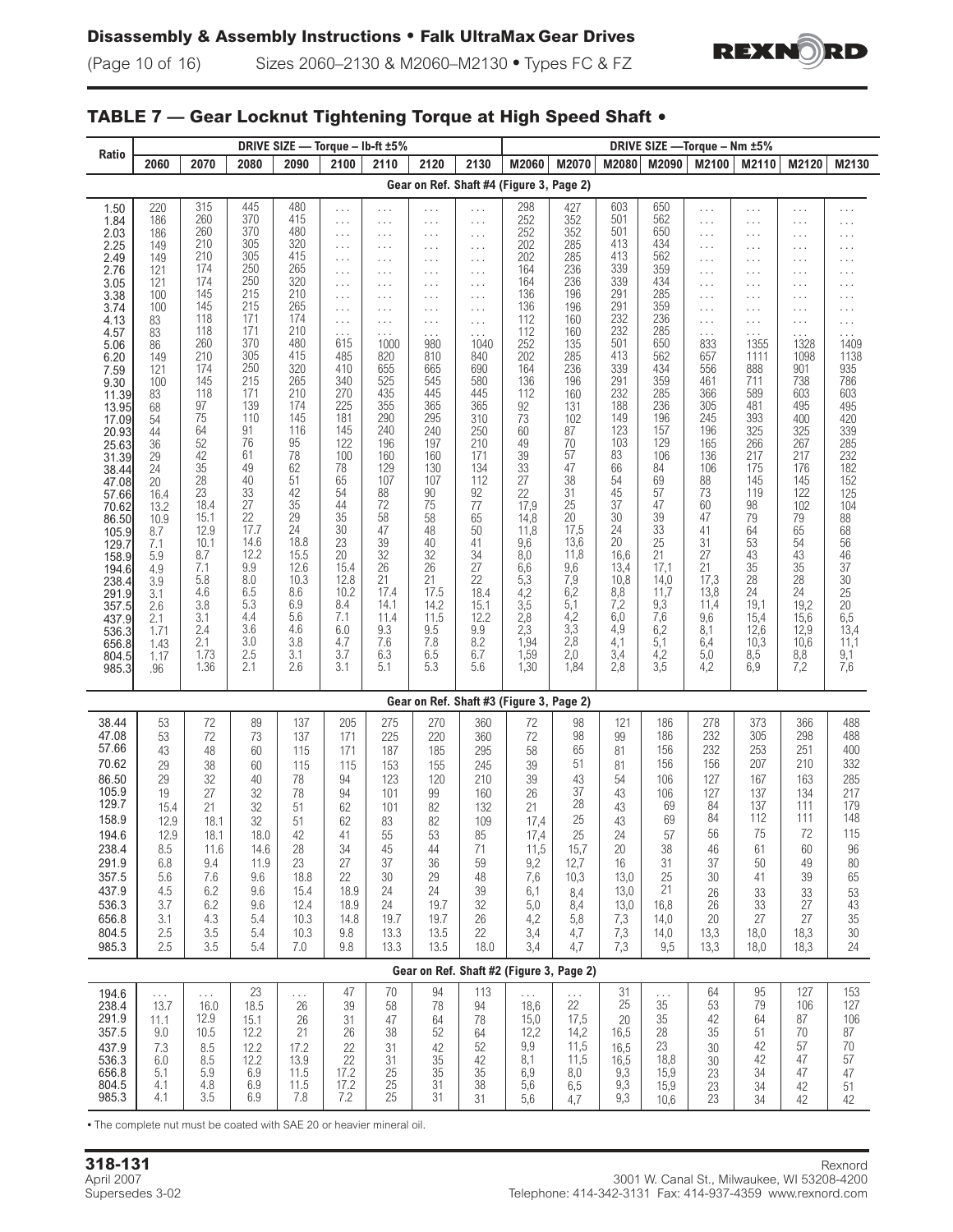

## **Drive Assembly — Preliminary**

Steps 22 through 24 are set forth here to reduce repetition. As necessary, the assembly instructions will refer back to these steps.

- 22. **BEARING AXIAL FLOAT & PRELOAD** All bearings require specific axial float or preload settings as listed in Table 6, Page 9.
- 23. BEARING AXIAL FLOAT MEASUREMENT Before checking axial float on shafts with direct mounted bearings, torque fasteners to the appropriate value listed in Table 3, Page 4. Determine the shaft axial float with a dial indicator. Rotate shaft while applying axial force in both directions and measure axial float. Add or subtract shim-gaskets or metal shims from the shim pack until measured axial float is within the limits shown in Table 6, Page 9. Low speed shaft axial preload is shim removal from a "0" axial float condition.

#### 24. TIGHTEN TAPER SHAFT LOCKNUT.

- A. After dipping locknut in oil and mounting, torque as follows:
- B. Hold the locknut with an open end wrench and turn the high speed shaft extension with a spanner wrench to the torque specified in Table 7, Page 10. If the nut is accessible for a torque wrench, torque to value shown in Table 4, Page 5.

## **Low Speed End Assembly — Preliminary**

- 25. ALL REDUCTIONS Figure 3, Page 2.
	- A. After completing Steps 14 through 21, position housing upright and proceed as follows.
	- B. Seat the low speed shaft and low speed pinion shaft bearing cups in their respective housing and housing bearing plate bores.
	- C. Mount the low speed seal cage (without seal) with a sufficient amount of shim-gaskets to ensure bearing float. Install seal cage fasteners with lock washers and tighten finger tight.

SIZES 2060–2080 — Include only one .031" (0,79 mm) shim-gasket in the final shim pack and place it against the low speed seal cage.

SIZES 2090–2130 — Include only one .015" (0,38 mm) shim-gasket in the final shim pack. Place the .015" (0,38 mm) shim-gasket against the seal cage on the Size 2090 drive and against the housing on the Size 2100–2130 drives.

## **Low Speed End Assembly — Drive Without Internal Backstop**

26. Mount the low speed pinion end cover as follows:

A. SIZES 2060 & 2070 — Install spacer into the low speed pinion bore. Assemble low speed pinion cover to drive with one .015" (0,38 mm) shim-gasket. Install low speed pinion cover fasteners with lock washers and tighten finger tight.

- B. SIZES 2080 & 2090 Install spacer into the low speed pinion bore. Assemble low speed pinion cover to drive with one .015" (0,38 mm) and a sufficient amount of .007" (0,18 mm) and .009" (0,23 mm) shim-gaskets to ensure bearing float. Place the .015" (0,38 mm) shimgasket against the end cover. Install low speed pinion cover fasteners with lock washers and tighten finger tight.
- C. SIZES 2100–2130 Install low speed pinion end cover with a sufficient amount of shim-gaskets to ensure bearing float. Include only one .015" (0,38 mm) shim-gasket in the final shim pack and place that shim-gasket against the housing. Install end cover fasteners with lock washers and torque to value specified in Table 3, Page 4.

#### 27. INSTALL LOW SPEED GEAR SET & BEARING PLATE.

- A. Place housing on its low speed face with high speed end up.
- B. Install low speed gear #5 and low speed pinion #4 assemblies.
- C. Sling low speed bearing plate from eyebolts and lower into housing, tap into place over housing post dowels. Install bearing plate fasteners and torque to value specified in Table 3, Page 4. Note the following:
	- 1. Threads of new replacement fasteners from Falk are coated with an adhesive. Please note that Loctite #277 is to be applied to either the fasteners with the pre-applied adhesive or to plain fasteners if used. Coat the first eight threads of fastener as well as the threads of the tapped holes with Loctite #277 or equivalent.
	- 2. If reusing old fasteners, clean old adhesive from tapped holes and fastener threads with solvent and/ or wire brush. Coat the first eight threads with high strength liquid Loctite #277 or equivalent and apply to tapped hole threads as well.
- D. Turn the drive upright. For Sizes 2060–2090, center the low speed seal cage so that it clears the low speed shaft, refer to Step 8J.
- E. Cross tighten the low speed seal cage and low speed pinion cover fasteners to torque specified in Table 3, Page 4.

F. Turn drive over with high speed end up.

#### 28. LOW SPEED SHAFT BEARING PRELOAD MEASUREMENT & ADJUSTMENT.

- A. Determine the total axial float of the low speed shaft by lifting on an eyebolt screwed into the end of the shaft. Measure shaft float with a dial indicator.
- B. Add the measured axial float to the high and low preload limits listed in Table 6, Page 9.
- C. Turn drive upright and remove shim-gaskets from the low speed seal cage that will total to a value within the limits established in the previous step. Do not remove the one .015" (0,38 mm) or .031" (0,79 mm) sealing shim-gasket as explained in step 8G.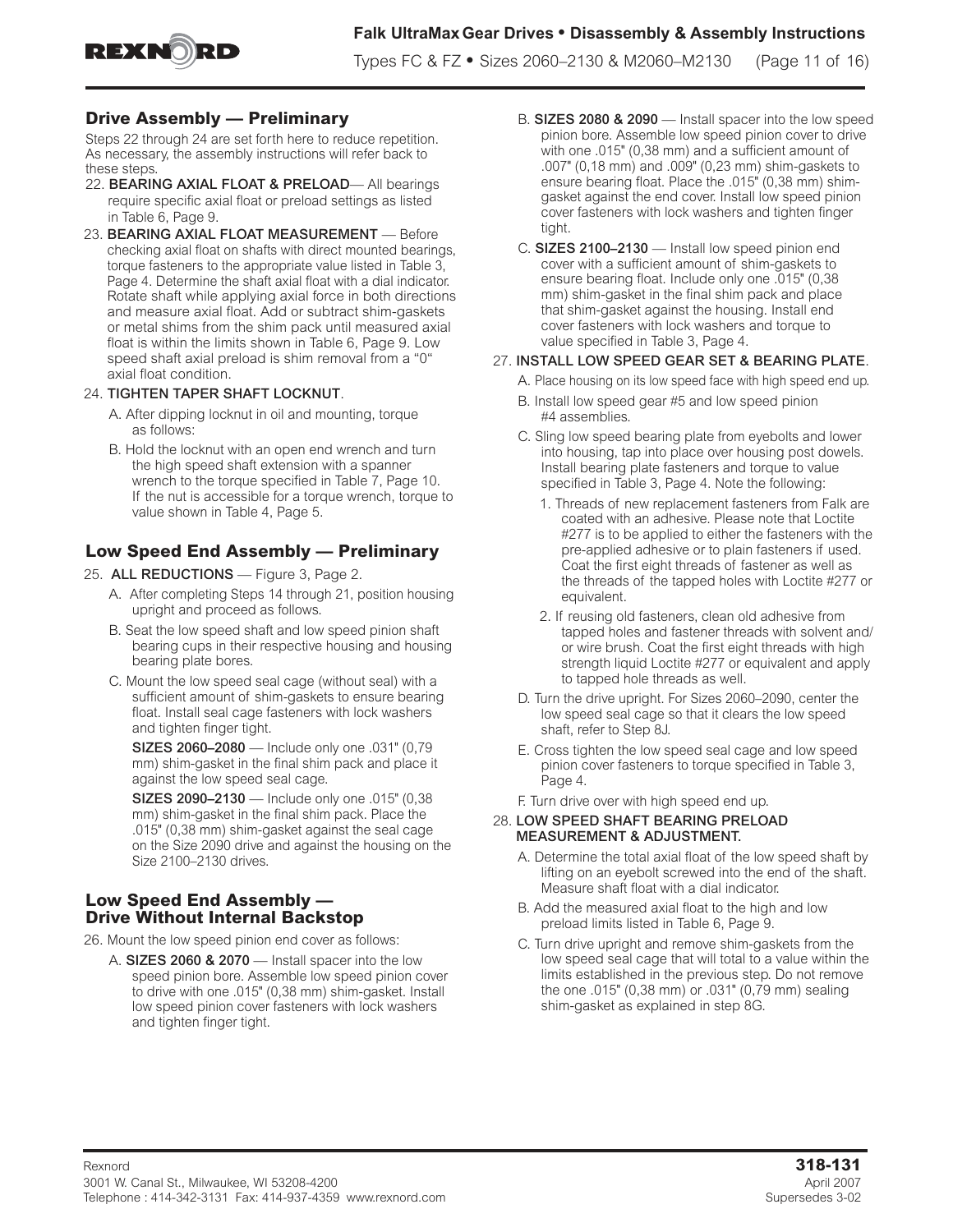(Page 12 of 16) Sizes 2060–2130 & M2060–M2130 **•** Types FC & FZ



#### D. EXAMPLE IN INCHES:

- 1. A size 2060F2 6.256 ratio drive low speed (#5) shaft has a measured axial float of .008". From Table 6, Page 9 the specified preload is .003" to .005".
- 2. Total required shim removal is .011" to .013" or (.008"+.003") to (.008"+.005").
- 3. Remove two .007" shim-gaskets (.012" compressed thickness).
- 4. Therefore, .008" axial float minus .012 shim removal results in .004" preload.
- E. Install seal in seal cage per Steps 8D through 8L before assembling seal cage to drive for the last time.

#### 29.LOW SPEED PINION SHAFT AXIAL FLOAT MEASUREMENT & ADJUSTMENT — DRIVE WITHOUT



#### INTERNAL BACKSTOP — Figure 8.

A. SIZES 2060 & 2070 — Turn drive so the high speed end is facing up. Partially assemble the locknut onto the low speed pinion shaft. Use a pry bar under the locknut and check axial float per Step 23. Turn drive upright and remove the low speed pinion end cover. Add metal shims to reduce shaft axial float to value specified in Table 6, Page 9, locate shims between the bearing cup back face and spacer. Do not remove the one .015" (0,38 mm) sealing shim-gasket next to the low speed pinion end cover. Reinstall pinion end cover and torque fasteners to value specified in Table 3, Page 4. Recheck shaft axial float and reshim if necessary.

- B. SIZES 2080  $& 2090 -$  Turn drive so the high speed end is facing up. Partially assemble the locknut onto the low speed pinion shaft. Use a pry bar under the locknut and check shaft axial float per Step 23. Turn drive upright and remove the low speed pinion end cover. Subtract or add shim-gaskets to obtain the shaft axial float value specified in Table 6, Page 9. Do not remove the one .015" (0,38 mm) sealing shim-gasket next to the low speed pinion cover. Reinstall pinion end cover and torque fasteners to value specified in Table 3, Page 4. Recheck shaft axial float and reshim if necessary.
- C. SIZES 2100–2130 Turn drive so the high speed end is facing up. Partially assemble the locknut onto the low speed pinion shaft. Use a pry bar under the locknut and check axial float per Step 23. Turn drive upright and remove the low speed pinion cover. Subtract or add shim-gaskets to obtain the shaft axial float value specified in Table 6, Page 9. Do not remove the one .015" (0,38 mm) sealing shim-gasket next to the housing. Reinstall pinion end cover and torque fasteners to value specified in Table 3, Page 4. Recheck shaft axial float and reshim if necessary.

## **Low Speed End Assembly — Drive With Internal Backstop**

- 30. PRELIMINARY ASSEMBLY Follow Step 25.
- 31. MOUNT THE BACKSTOP CAGE & LOW SPEED PINION END COVER AS FOLLOWS:
	- A. SIZE 2060 Assemble backstop cage (without backstop) to drive with one .015" (0,38 mm) shim-gasket between the backstop cage and the low speed seal cage. Install end cover with two .015" (0,38 mm) shim-gaskets. Install fasteners with lock washers and tighten finger tight.
	- B. SIZE 2070 Assemble backstop cage (with backstop installed without key) to drive with one .015" (0,38 mm) shim-gasket between the backstop cage and the low speed seal cage. Install end cover with one .015" (0,38 mm) shim-gasket. Install fasteners with lock washers and tighten finger tight.
	- C. SIZE 2080 Assemble backstop cage (with backstop installed without key) to drive with sufficient shim-gaskets to ensure shaft axial float, locate shim-gaskets between the backstop cage and the low speed seal cage. Install end cover with one .015" (0,38 mm) shim-gasket. Install fasteners with lock washers and tighten finger tight.
	- D. SIZE 2090 Assemble backstop cage with integral backstop to drive in correct direction of free shaft rotation with sufficient shim-gaskets to ensure shaft axial float, locate shim-gaskets between backstop cage and housing. Install spacer and pinion cover with one .015" (0,38 mm) shim-gasket on each side of spacer. Install fasteners with lock washers and tighten finger tight.
- 32. INSTALL LOW SPEED GEARSET & BEARING PLATE Follow Step 27.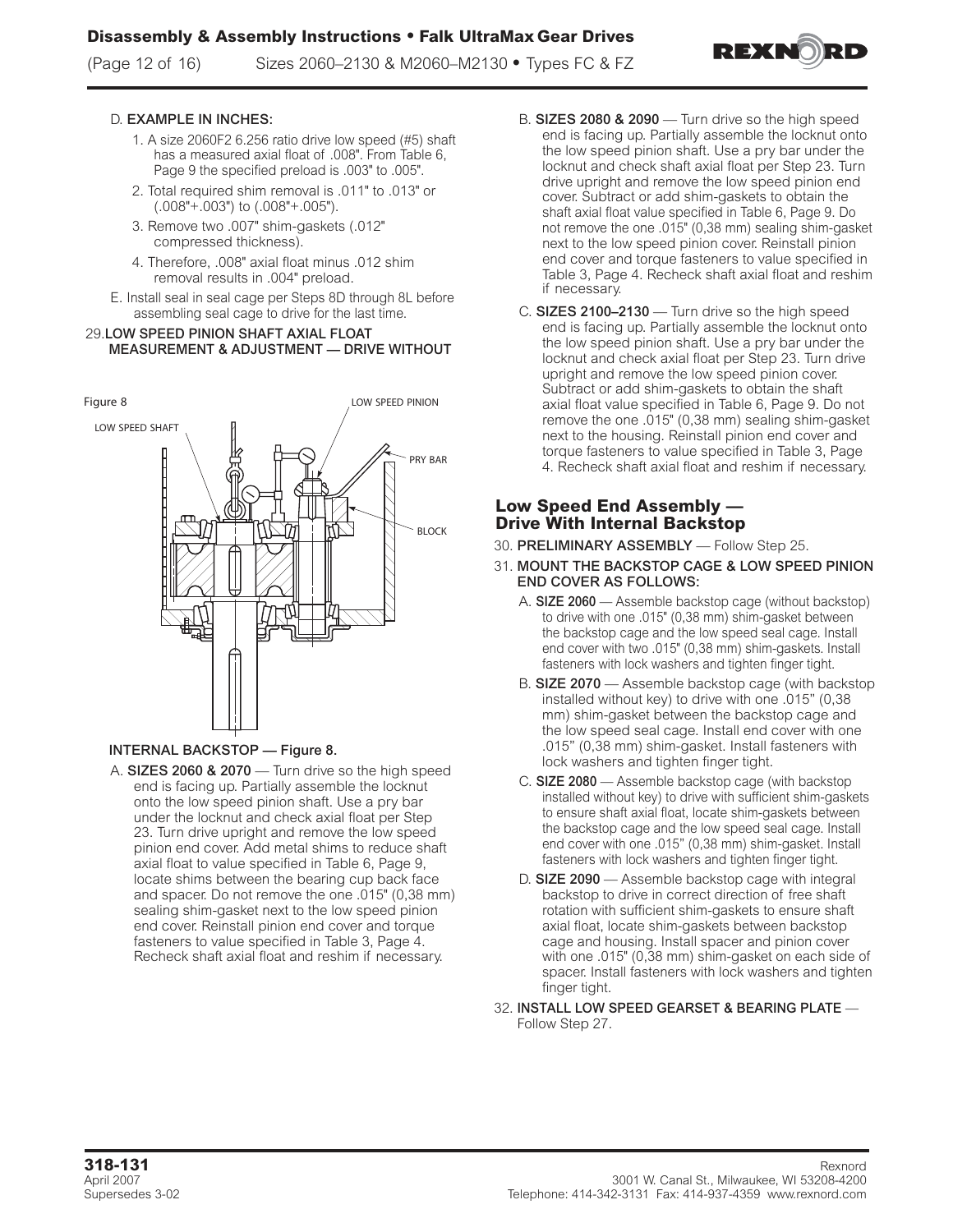

Types FC & FZ **•** Sizes 2060–2130 & M2060–M2130 (Page 13 of 16)

- 33. LOW SPEED SHAFT BEARING PRELOAD MEASURE-MENT & ADJUSTMENT - Follow Step 28. All low speed pinion cover (backstop cover) fasteners should be properly torqued at completion of this step.
- 34. GENERAL INTERNAL BACKSTOP INSTALLATION INSTRUCTIONS FOR USE WITH STEPS 35 & 48. DO NOT HAMMER BACKSTOP ONTO SHAFT.

### DO NOT USE EP LUBRICANTS.

- A. Coat backstop and low speed pinion shaft extension with SAE 20 oil.
- B. Install backstop and key into backstop cage and slide backstop assembly onto shaft while rotating shaft.
- C. Check low speed shaft rotation. If incorrect, remove and reverse backstop. Check backstop operation by rotating the shaft in the overrunning direction and reversing to lock the backstop several times **after** the low speed pinion bearings are properly set.
- D. All internal backstops used in the drives covered by these instructions have caged sprags to maintain sprag alignment.

#### 35. LOW SPEED PINION SHAFT AXIAL FLOAT MEASUREMENT & ADJUSTMENT — DRIVES WITH INTERNAL BACKSTOPS

- A. SIZES 2060 Turn drive so the high speed end is facing up. Partially assemble the locknut onto the low speed pinion shaft. Use a pry bar under the locknut and check axial float per Step 23. Turn drive over and remove the backstop cover and backstop cage. Add metal shims to reduce shaft axial float to value specified in Table 6, Page 9, for backstop equipped drives, locate shims between the bearing cup back face and backstop cage. Do not remove the one .015" (0,38 mm) sealing shim-gasket between the backstop cage and the drive low speed seal cage. Reinstall the backstop cage and cover with the same shim-gaskets used in Step 31A. Reinstall and torque fasteners to value specified in Table 3, Page 4. Recheck shaft axial float and reshim if necessary. Do not install backstop until after assembly of drive is complete, refer to Step 48A.
- B. SIZE 2070 Turn drive so the high speed end is facing up. Partially assemble the locknut onto the low speed pinion shaft. Use a pry bar under the locknut and check axial float per Step 23. Turn drive over and remove the backstop cover and backstop cage assembly. Add metal shims to reduce shaft axial float to value specified in Table 6, Page 9. For backstop equipped drives, locate shims between the backstop and the bearing cup back face. Do not remove the one .015" (0,38 mm) sealing shim-gasket between the backstop cage and the drive low speed seal cage. reinstall the backstop cage assembly and cover with the same shim-gaskets used in Step 31B. Reinstall and torque fasteners to value specified in Table 3, Page 4. recheck shaft axial float and reshim if necessary. Do not install backstop key until after drive assembly is complete, refer to Step 48A.
- C. SIZE 2080 Turn drive so the high speed end is facing up. Partially assemble the locknut onto the low speed pinion shaft. Use a pry bar under the locknut and check axial float per Step 23. Turn drive over and remove the backstop cover and backstop cage assembly. Subtract or add shim-gaskets as necessary to obtain the shaft axial float value specified in Table 6, Page 9, for backstop equipped drives, locate shim-gaskets between the backstop cage and low speed seal cage. Reassemble the backstop cage assembly and backstop cover to the drive. Install fasteners and torque to value specified in Table 3, Page 4. Recheck shaft axial float and reshim if necessary, do not install backstop key until drive is completely assembled, refer to Step 48B.
- D. SIZE 2090 Turn drive so the high speed end is facing up. Partially assemble the locknut onto the low speed pinion shaft. Use a pry bar under the locknut and check axial float per Step 23. Turn drive over and remove the backstop cover and backstop cage assembly. Subtract or add shim-gaskets as necessary to obtain the shaft axial float value specified in Table 6, Page 9, for backstop equipped drives, locate shim-gaskets between the backstop cage and the drive housing. Reassemble the backstop cage assembly and backstop cover with spacer to the drive. Install fasteners and torque to value specified in Table 3, Page 4. Recheck shaft axial float and reshim if necessary. Do not assemble backstop inner ring to low speed pinion until drive is completely assembled, this will require removal of the backstop cage assembly from the drive, refer to Step 48C.

### 36. MOUNT GEAR ON LOW SPEED PINION SHAFT

- A. Install oil pan if drive is so equipped.
- B. Insert gear key in shaft keyseat.
- C. Mount gear on shaft. On Sizes 2100–2130 mount the nut spacer on the threaded end of the shaft next to the gear.



- E. Tighten the locknut. After initial tightening of nut per Table 4, Page 5, scribe a line on the gear hub and one on the locknut to the degrees specified in Table 4, Page 5, and as illustrated in Figure 9. Then continue tightening the nut until the scribed lines are in line. Use an impact wrench of sufficient capacity or a socket wrench as used for nut removal as shown in Figure 5, Page 5. Use nut tightening torques from Table 4, Page 5.
- F. Install oil pan cover after gear is installed on shaft and locknut properly tightened.
- G. Install oil deflector on double reduction drives if removed.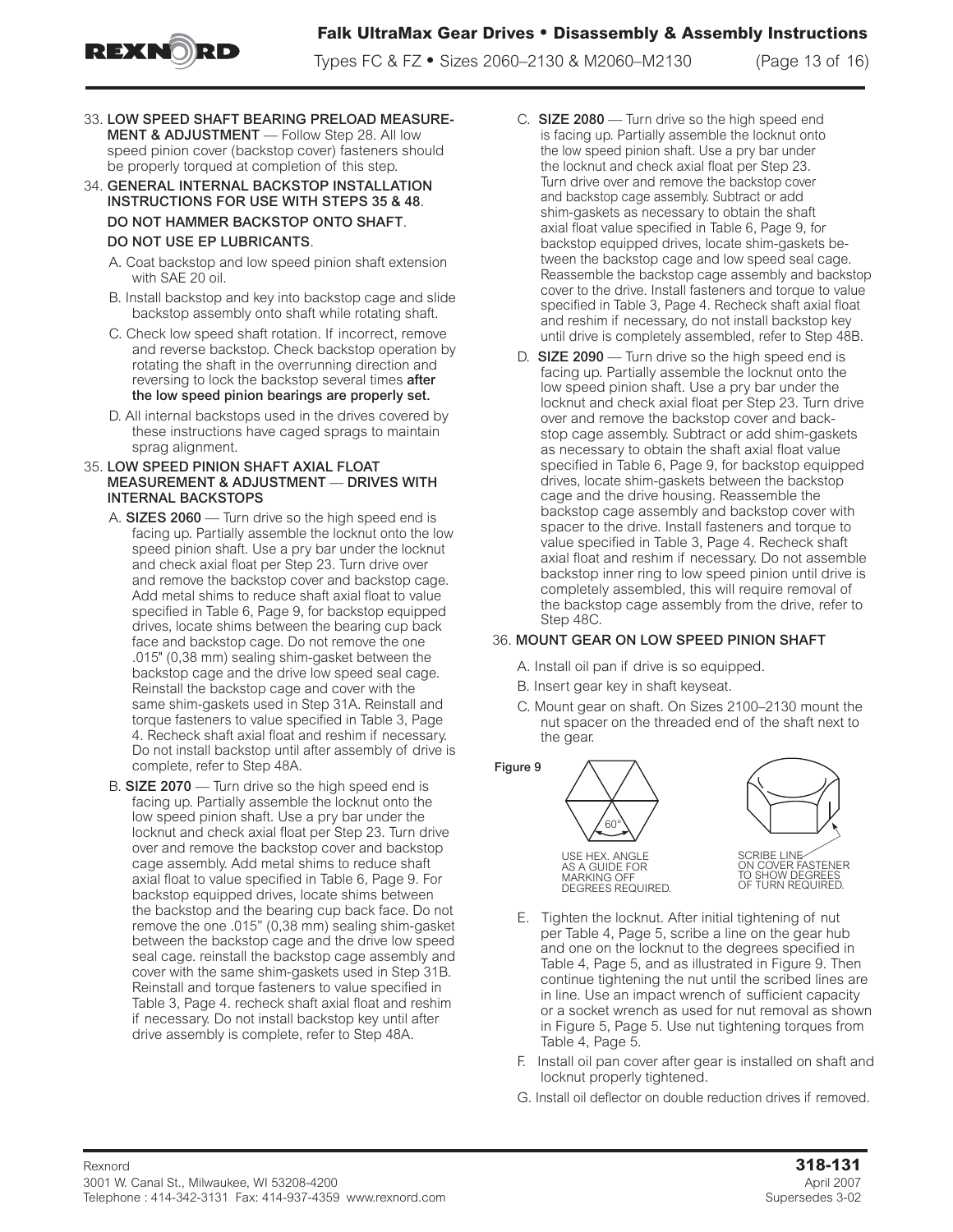

# **High Speed Head Assembly**

- 37. DOUBLE REDUCTION SIZES 2060–2130. A. For high speed shafts with pinion solid on shaft or shank pinion — install the inner bearing cup in the inner wall of the high speed head. Install the high speed shaft assembly and outer bearing cup.
	- B. For high speed shafts with bored pinions install the inner bearing cup in the inner wall of the high speed head. Install the high speed shaft assembly and outer bearing cup. Mount the bored pinion per Step 18A or 18C.
	- C. Install high speed seal cage without seal and at least .062" (1,57 mm) of shim-gaskets using one .015" (0,38 mm) shim-gasket. Install fasteners with lock washers and torque to values specified in Table 3, Page 4.
	- D. Measure and adjust high speed shaft axial float per Step 23 and Table 6, Page 9. Use only one .015" (0,38 mm) sealing shim-gasket in the final shim pack. On drives with stamped seal cages, place the .015" (0,38 mm) shim-gasket against the seal cage. On drives with cast seal cages, place the .015" (0,38 mm) shim-gasket against the drive high speed head face.
	- E. At last assembly, remove seal cage and install seal per Steps 8E through 8L. Size 2080 and 2090 high speed seal cages are unregistered and require centering per Step 8K.

# **Triple Reduction High Speed Head Assembly**

### 38. SIZES 2060–2130 HIGH SPEED SHAFT ASSEMBLY.

- A. Install inner high speed shaft bearing cup in inner wall of high speed head. Insert high speed shaft assembly into head and install outer high speed shaft bearing cup.
- B. Install high speed seal cage without seal and sufficient shim pack to assure axial float. Metal shims are used between the outer bearing cup back face on Sizes 2060 and 2070 with one .015" (0,38 mm) sealing shim-gasket at the seal cage face. Fiber shim-gaskets are used on the Size 2080–2130 drives. Install seal cage fasteners with lock washers and torque to values specified in Table 3, Page 4.
- C. Measure and adjust high speed shaft axial float per Step 23 and Table 6, Page 9. On Size 2080 and larger drives, use only one .015" (0,38 mm) sealing shim-gasket in the final shim pack, place the .015" (0,38 mm) shim-gasket against the drive high speed head face.
- D. At last assembly, remove seal cage and install seal per Steps 8E through 8L.
- 39. SIZES 2060–2080 INTERMEDIATE SHAFT #3 These shafts use the indirect bearing mounting arrangement with the bearing cone back faces toward the shaft ends.
	- A. Install inner bearing cup in head back face. Install retaining ring in outer intermediate shaft bore in head (if removed). Install outer bearing cup in head bore with cup back face tight against retaining ring. Insert intermediate shaft (with gear key installed) into the head from the inside while holding the taper bore high speed gear, spacer on Size 2060, and gear locknut (dipped in oil) in place between the head walls. Thread the gear locknut onto the shaft as far as practical without damaging components.
	- B. Heat and assemble outer bearing cone to shaft with cone back face out, use press or driver as an aid. On Size 2060, be sure that the outer bearing roller cage does not contact the gear locknut during bearing installation. Install outer bearing lock washer and locknut. Tighten bearing locknut until shaft axial float listed in Table 6, Page 9, is achieved and then lock locknut with lock washer tangs.
	- C. Place open end wrench on gear locknut and rotate high speed shaft clockwise with a spanner wrench to torque specified in Table 7, Page 10.
	- D. Assemble end cover with sealing shim-gasket to outer intermediate shaft bore. Install fasteners with lock washers and torque to value specified in Table 3, Page 4.
- 40. SIZES 2090–2130 INTERMEDIATE SHAFT #3 These shafts are installed in the high speed head with the inner bearing cone and taper bore gear key installed.
	- A. Insert shaft into head from inboard side while holding gear, spacer on Size 2130, and gear locknut in place, thread locknut onto shaft threads. On Size 2090 thread nut onto shaft far enough to clear shaft shoulder and to seat outer bearing cone. Heat and assemble outer bearing cone to shaft. Assemble both bearing cups to high speed head intermediate bores. Install inner intermediate shaft thrust plate. Install thrust plate fasteners (hex socket flat head cap screws on Size 2090) and torque to values specified in Table 3, Page 4. Use Loctite #242 on thrust plate fastener threads.
	- B. Install intermediate shaft end cover with sufficient shim-gaskets to ensure shaft axial float. Install end cover fasteners with lock washers and torque to values specified in Table 3, Page 4.
	- C. Measure and adjust intermediate shaft axial float per Step 23 and Table 6, Page 9. Use only one .015" (0,38 mm) sealing shim-gasket in the final shim pack, place the .015" (0,38 mm) shim-gasket against the drive high speed head face.
	- D. Place open end wrench on gear locknut and rotate high speed shaft clockwise with a spanner wrench to torque specified in Table 7, Page 10.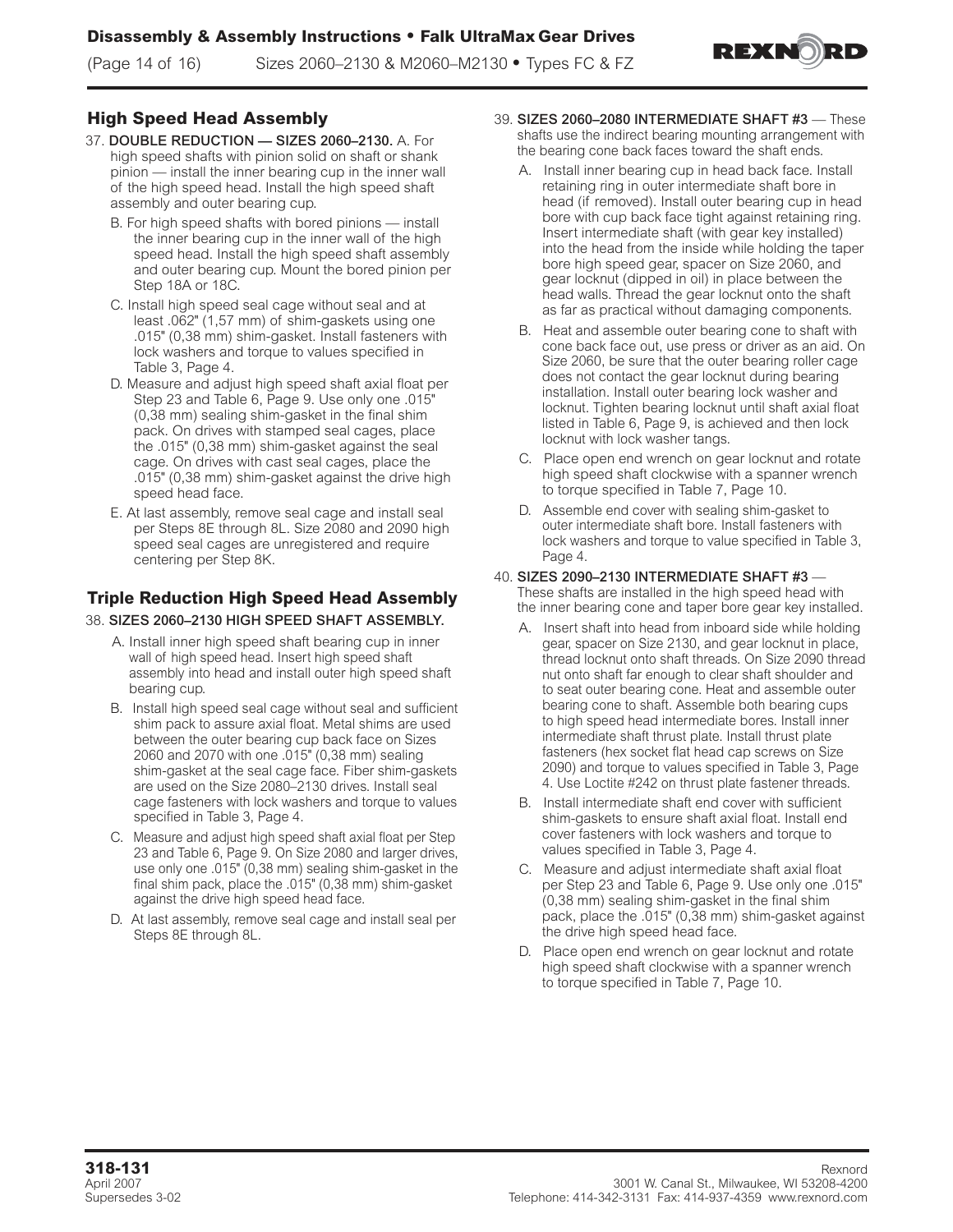

## **Quadruple Reduction High Speed Head Assembly**

- 41. SIZES 2060–2090 HIGH SPEED SHAFT ASSEMBLY These shafts use indirectly mounted bearings with some shaft assemblies that have outer bearing cones and cups trapped between the keyless bored pinion and outer shaft shoulder. Replacement shaft assemblies with trapped bearing components are supplied factory assembled as the keyless bored pinions are considered non-removable. (Table 5, Page 8.)
	- A. Install inner high speed shaft bearing cup in inner high speed head bore. Install outer high speed shaft bearing cup in outer head bore (when not trapped on shaft). Insert high speed shaft into head; on shaft with trapped outer bearing cup, tap cup into bore. Heat and assemble inner bearing cone to shaft; aid assembly with press or bearing driver.
	- B. Install bearing lock washer and locknut on shaft at inner bearing. Tighten locknut until shaft axial float specified in Table 6, Page 9, is achieved, then lock locknut with lock washer tang.
	- C. Install seal cage (with seal installed per Steps 8E through 8H) with one .015" (0,38 mm) sealing shim-gasket. Install fasteners with lock washers and torque to values specified in Table 3, Page 4.
- 42. SIZES 2100–2140 HIGH SPEED SHAFT ASSEMBLY. A. Install high speed shaft assembly per Steps 38A through 38E; fiber shim-gaskets are used on these shaft assemblies for bearing adjustment.
- 43. SIZES 2060 & 2070 1STINTERMEDIATE SHAFT #2 ASSEMBLY.
	- A. Assemble inner bearing cone to shaft if not previously installed. Install gear key in tapered shaft keyway. While holding high speed gear and inner spacer in place, insert shaft into high speed head from the inner wall side. With the threaded end of the shaft protruding through the head outer wall, heat and install the outer bearing cone. Install short spacer and locknut, tighten locknut until inner spacer is clamped between gear and bearing cone. Install inner bearing cup and thrust plate. Coat threads of thrust plate fasteners with Loctite #242 or equivalent thread locking compound and install, torque to values specified in Table 3, Page 4. Install outer bearing cup; push tight against bearing cone.
	- B. While holding high speed shaft stationary, tighten locknut to torque specified in Table 4, Page 5, or hold locknut stationary and rotate high speed shaft to tighten nut to high speed shaft torque specified in Table 7, page 10. Install end cover (without metal shims) with one .015" (0,38 mm) sealing shim-gasket. Install end cover fasteners and torque to values specified in Table 3, Page 4. Measure shaft axial float per Step 23, be sure that the bearing cups are seated against the end cover and thrust plate. Add metal shims at the outer bearing cup back face to obtain the shaft float specified in Table 6, Page 9.

### 44. SIZES 2080 & 2090 1STINTERMEDIATE SHAFT #2 ASSEMBLY.

- A. Assemble outer bearing cone to shaft if not previously installed. Install inner bearing cup in inner wall of head, and place inner bearing cone (with sleeve in cone bore) in inner bearing cup. Install gear key in tapered shaft keyway. While holding high speed gear in position between head walls, insert shaft into high speed head from the outer wall side and into inner bearing sleeve. Install outer bearing cup and loosely install end cover with fasteners finger tight. Install locknut (dipped in oil) and tighten per Step 43 to torque vales specified in Table 4, Page 5, (direct torque) or Table 7, Page 10, (torque at high speed shaft).
- B. Remove end cover and reinstall with sufficient shim-gaskets to ensure shaft axial float. Install and torque fasteners to values specified in Table 3, Page 4. Measure shaft axial float per Step 23 and adjust to value specified in Table 6, Page 9, by adding or removing shim-gaskets.

## 45. SIZES 2100–2130 1ST INTERMEDIATE SHAFT ASSEMBLY.

- A. Assemble outer bearing cone to shaft if not previously installed. Install inner bearing cup in inner wall of head, and place inner bearing cone in inner bearing cup. Install gear key in tapered shaft keyway. While holding high speed gear and gear locknut (dipped in oil) in position between head walls, insert shaft into high speed head from the outer wall side and thread locknut onto shaft threads far enough to expose shaft threads at nut collar end of nut. On Size 2120 and 2130 drive 6.077 ratio pinions install retaining ring next to shaft threads. Tap shaft into inner bearing cone to seat against shaft shoulder or retaining ring. Install outer bearing cup and loosely install end cover with fasteners finger tight. Tighten locknut (dipped in oil) per Step 43 to torque value specified in Table 7, Page 10, (torque at high speed shaft).
- B. Remove end cover and reinstall with sufficient shim-gaskets to ensure shaft axial float. Install and torque fasteners to values specified in Table 3, Page 4. Measure shaft axial float per Step 23 and adjust to value specified in Table 6, Page 9, by adding or removing shim-gaskets.

#### 46. SIZES 2060–2130 2ND INTERMEDIATE SHAFT #3 ASSEMBLY.

A. These shaft assemblies are the same as the 1st intermediate shaft assemblies in the triple reduction drives, refer to Step 39 for Sizes 2060–2080 and Step 40 for drive sizes 2090–2130.